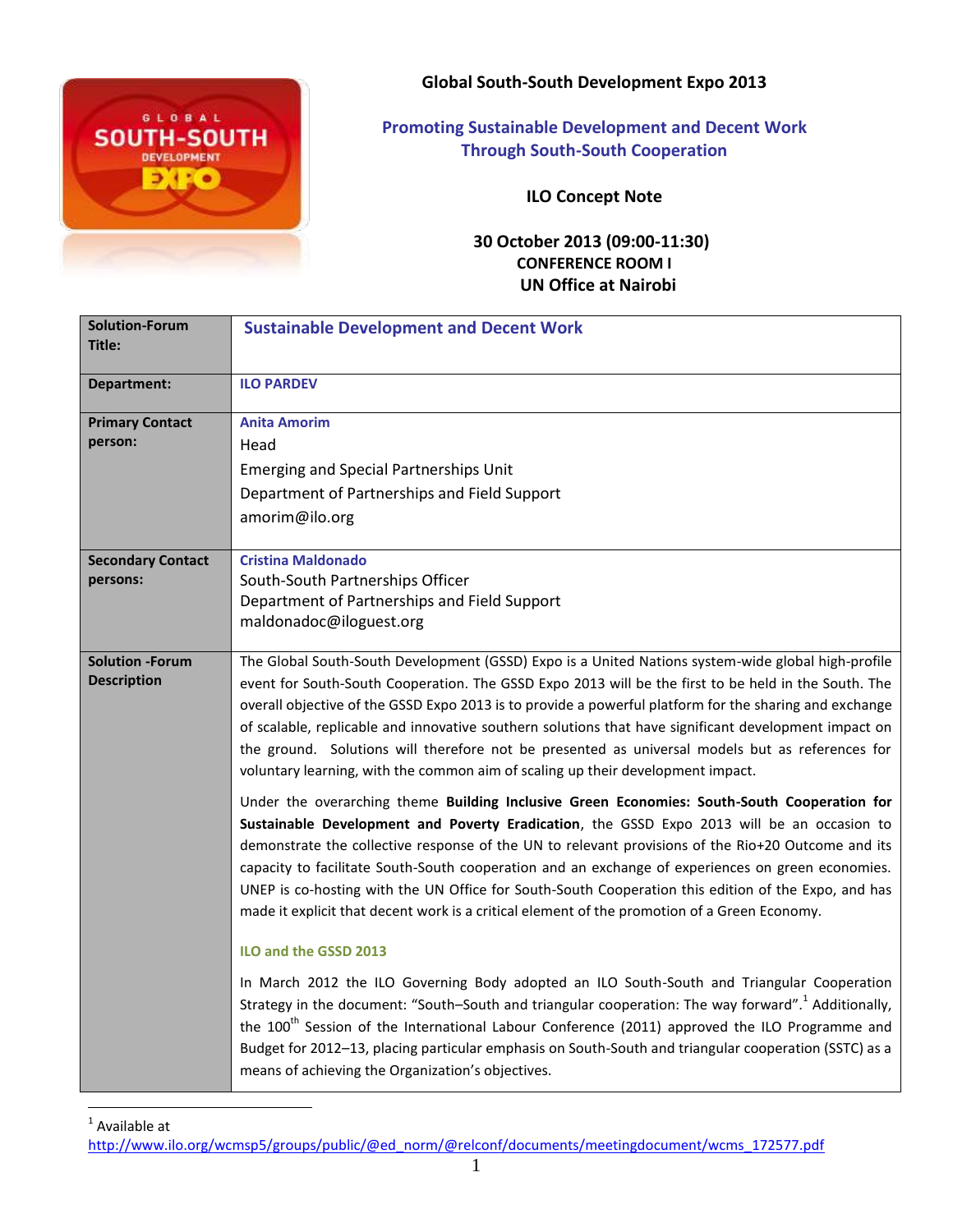Under the framework of such international momentum, and in line with the Programme and Budget approved by the Conference last year, at the request of the Governing Body, the results framework proposed for the South-South and Triangular Cooperation (SSTC) strategy were: **1)** the ILO has greater institutional awareness and capacity to identify and implement SSTC, with a view to establishing and implementing an initiative on SSTC; **2)** the Decent Work Agenda is advanced through SSTC with the engagement of an increasing number of governments, social partners, UN agencies and non-state actors. The ILO has been an active participant in the Global South-South Development Expos (GSSD),  $^2$  and hosted the 2010 GSSD at the ILO headquarters. It has signed several agreements and Memoranda of Understanding during the Expos, and launched good practices guides and tools that favour South-South Cooperation in many fields.

#### **Green Jobs**

Green jobs are defined by the ILO as jobs that "help to reduce negative environmental impact ultimately leading to environmentally, economically and socially sustainable enterprises and economies; more precisely, green jobs are decent jobs that reduce consumption of energy and raw materials; limit greenhouse gas emissions; minimize waste and pollution; and protect and restore ecosystems". <sup>3</sup> The ILO recognizes that further efforts are necessary to build Member States' capacities and knowledge of the labour market trends and developments brought about by the greening of economies and enterprises so as to enable a just transition.

The joint UNEP/ILO/IOE/ITUC report of 2008 broadly defined a green job as any decent job that contributes to preserving or restoring the quality of the environment, be it in agriculture, industry, services or administration. In practice these jobs: **(i)** reduce consumption of energy and raw materials; **(ii)** limit greenhouse gas emissions; **(iii)** minimize waste and pollution; **(iv)** protect and restore ecosystems; and (v) enable enterprises and communities to adapt to climate change.<sup>4</sup>

An important element in this definition of green jobs is the fact that the jobs have to be not only green but also decent, i.e. jobs that are productive, provide adequate incomes and social protection, respect the rights of workers and give workers a say in decisions which will affect their lives. This definition incorporates the three dimensions of sustainable development, namely, social, economic and environmental. Green jobs are decent work which significantly reduces negative environmental impacts of economic activity, ultimately leading to sustainable enterprises and economies.

Experiences in the field of Social and Solidarity economy and the promotion of green jobs and sustainable development will also be show-cased. The convergence between the Social and Solidarity Economy (SSE) as a thematic area and SSTC as a cooperation modality is a strategic opportunity for the ILO. The ILO's Academy for Social and Solidarity Economy in Agadir 2013 has promoted horizontal approaches for the promotion of sustainable jobs.

The ILO Solution Forum will bring together governments, workers and employers, and practitioners from the South, already engaged in horizontal cooperation in the field of decent work and sustainable development. It will also look into experiences of workers' and employers' organisations that are increasingly promoting sustainable development in the world of work.

 $\overline{a}$ 

<sup>&</sup>lt;sup>2</sup> <http://expo.ssc.undp.org/>

<sup>&</sup>lt;sup>3</sup> <http://www.ilo.org/empent/units/green-jobs-programme/lang--en/index.htm>

<sup>&</sup>lt;sup>4</sup> International Labour Conference Report: Sustainable Development, Decent Work and Green Jobs, chapter on Creating green jobs (from ILC 2013 report, para. 89-90). [http://www.ilo.org/ilc/ILCSessions/102/reports/reports](http://www.ilo.org/ilc/ILCSessions/102/reports/reports-submitted/WCMS_207370/lang--en/index.htm))[submitted/WCMS\\_207370/lang--en/index.htm\)](http://www.ilo.org/ilc/ILCSessions/102/reports/reports-submitted/WCMS_207370/lang--en/index.htm))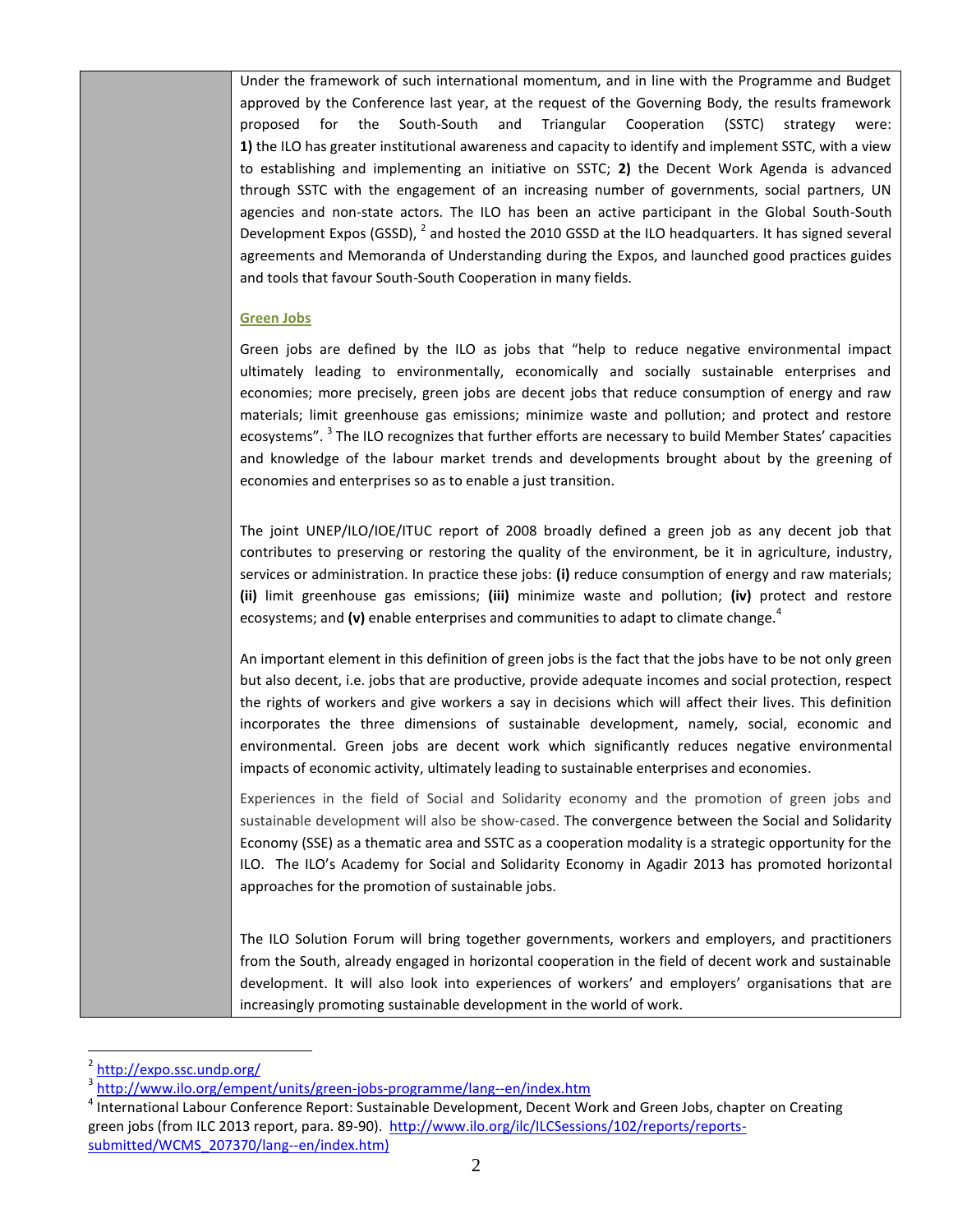Environmental and social development must be treated as complementary pillars of sustainable development, but as closely interrelated dimensions. Such an integrated approach turns the drive towards environmental sustainability into a significant avenue for development, with more and better jobs, social inclusion and poverty reduction. The opportunities for gains may in fact be greatest in developing countries and emerging economies, that is why South-South and triangular cooperation exchanges are being promoted in this field.

Some points will permeate the Solution Forum:

- Discussion during the International Labour Conference on "Sustainable Development, Decent Work and Green Jobs" [http://www.ilo.org/ilc/ILCSessions/102/reports/reports](http://www.ilo.org/ilc/ILCSessions/102/reports/reports-submitted/WCMS_207370/lang--en/index.htm)[submitted/WCMS\\_207370/lang--en/index.htm\)](http://www.ilo.org/ilc/ILCSessions/102/reports/reports-submitted/WCMS_207370/lang--en/index.htm)
- Key areas of interest regarding the ILO-led solution forum:
- How to integrate a cross-cutting and cross-sectoral approach.
- $\checkmark$  Waste management and horizontal cooperation, including the engagement of workers and employers organisations, as well as cooperatives
- $\checkmark$  South-South exchanges in green entrepreneurship development
- $\checkmark$  Social Protection Dimensions of horizontally adaptable country-specific good practices such as the Brazilian "Bolsa Verde" programme
- $\checkmark$  Skills development for green jobs and green entrepreneurship. Identification and standardization of technical capacities for green jobs.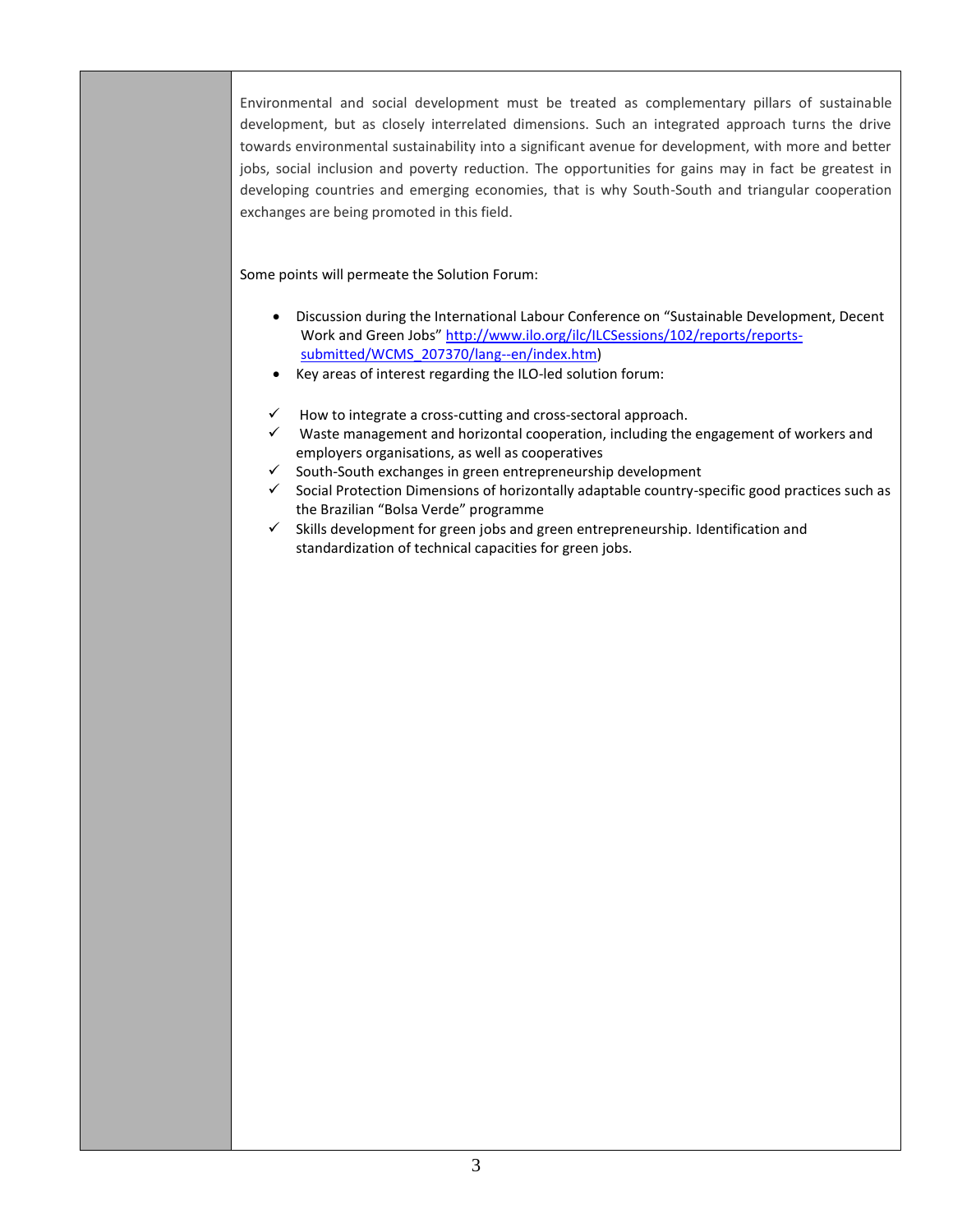## **Web-links**

ILO's page on South-South and Triangular Cooperation within the Partnerships' and Field Support Department<http://www.ilo.org/pardev/south-south/lang--en/index.htm>

ILO's Participation in GSSD 2012 [http://www.ilo.org/pardev/south-south/WCMS\\_193410/lang-](http://www.ilo.org/pardev/south-south/WCMS_193410/lang--en/index.htm) [en/index.htm](http://www.ilo.org/pardev/south-south/WCMS_193410/lang--en/index.htm)

ILO's Participation in GSSD 2013 [http://www.ilo.org/pardev/south](http://www.ilo.org/pardev/south-south/WCMS_220453/lang--en/index.htm)[south/WCMS\\_220453/lang--en/index.htm](http://www.ilo.org/pardev/south-south/WCMS_220453/lang--en/index.htm)

Discussion during the International Labour Conference on "Sustainable Development, Decent Work and Green Jobs" [http://www.ilo.org/ilc/ILCSessions/102/reports/reports](http://www.ilo.org/ilc/ILCSessions/102/reports/reports-submitted/WCMS_207370/lang--en/index.htm)[submitted/WCMS\\_207370/lang--en/index.htm\)](http://www.ilo.org/ilc/ILCSessions/102/reports/reports-submitted/WCMS_207370/lang--en/index.htm)

The Global Impact of e-waste, ILO, available at[: http://www.ilo.org/wcmsp5/groups/public/--](http://www.ilo.org/wcmsp5/groups/public/---ed_dialogue/---sector/documents/publication/wcms_196105.pdf) ed dialogue/---sector/documents/publication/wcms 196105.pdf).

The Bolsa Verde [http://www.mds.gov.br/falemds/perguntas-frequentes/bolsa-familia/bolsa](http://www.mds.gov.br/falemds/perguntas-frequentes/bolsa-familia/bolsa-verde/beneficiarios/bolsa-verde)[verde/beneficiarios/bolsa-verde](http://www.mds.gov.br/falemds/perguntas-frequentes/bolsa-familia/bolsa-verde/beneficiarios/bolsa-verde)

[Academy Gateway](http://socialeconomy.itcilo.org/en)

[Collective Brain \(useful resources and knowledge sharing platform\)](http://www.sseacb.net/3rd_edition)

[Potential and Limits to the Social and Solidarity Economy](http://www.unrisd.org/80256B3C005BD6AB/%28httpEvents%29/513E84D6BA2D56EEC1257AFA00469157?OpenDocument)

[Annual Review Meeting ILO-Brazil](http://www.oitbrasil.org.br/node/834)

[South-South and Triangular Cooperation: The Way Forward](http://www.ilo.org/wcmsp5/groups/public/@ed_norm/@relconf/documents/meetingdocument/wcms_172577.pdf)

[South-South Cooperation and Decent Work: Good Practices](http://www.ilo.org/wcmsp5/groups/public/---dgreports/---exrel/documents/publication/wcms_211770.pdf)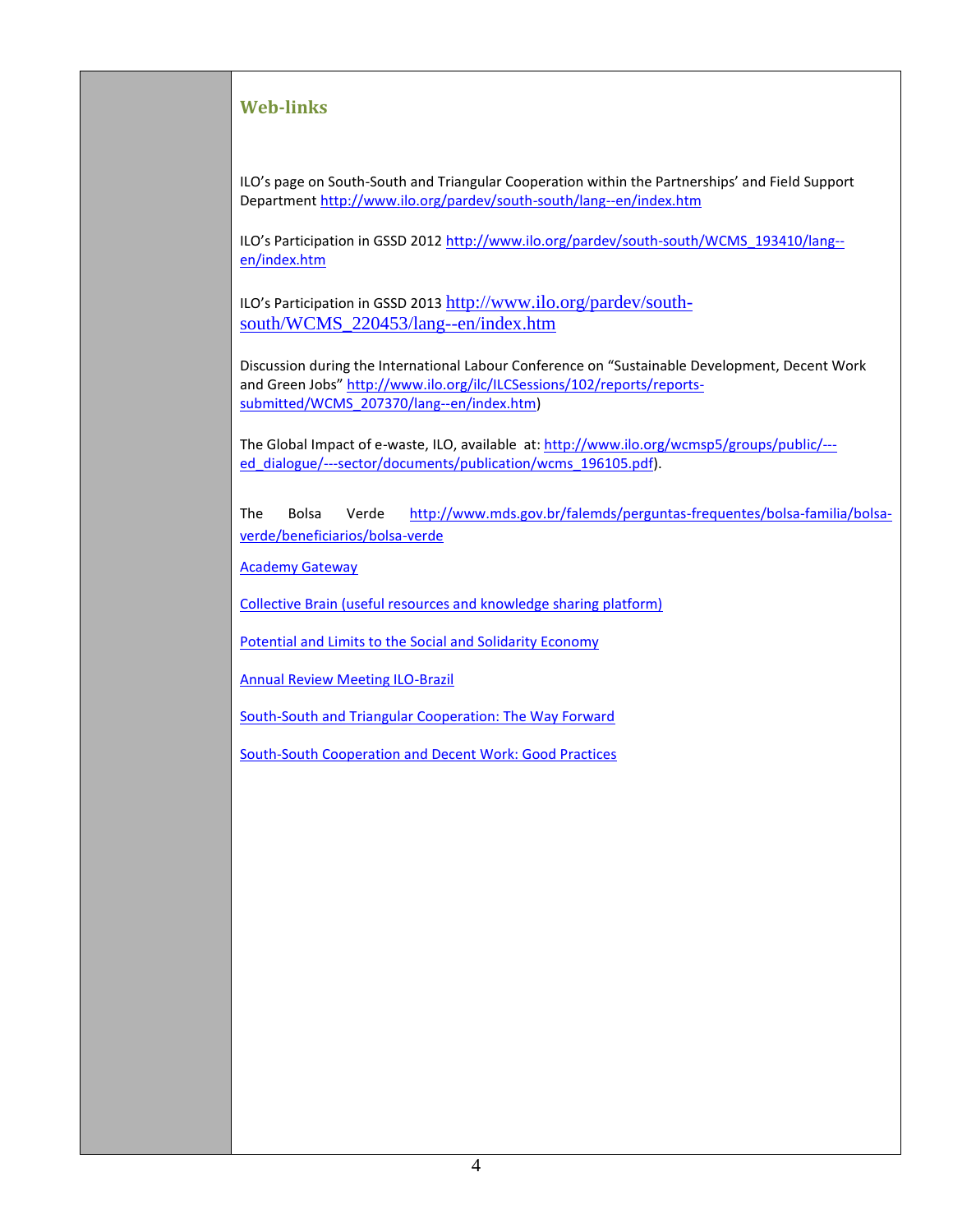#### **List of Panelists:**



**CHAIR Mr Jürgen Schwettmann**

**Director Department of Partnerships and Field Support International Labour Office**

**schwettmann@ilo.org**

**HE Excellency Ms Marcela Nicodemos Brazilian Ambassador to Kenya**



**Tanar Center, UN Crescent Road UN Close, Gigiri Nairobi Kenya [geral@kenbrem.co.ke](mailto:geral@kenbrem.co.ke)**

Jürgen Schwettmann, Director of the ILO's Partnerships and Field Support Department, is responsible for resource mobilization and the management of technical cooperation activities. Mr. Schwettmann has written numerous articles, discussion papers, studies, books and essays related to cooperative development, rural finance, the social economy, rural development and cash crop marketing.

Mr Schwettmann, while chairing, will also provide insights in ILO's engagement in South-South and triangular cooperation (SSTC) under the framework of the ILO South-South and triangular cooperation strategy: "South–[South and triangular](http://www.ilo.org/gb/GBSessions/GB313/pol/WCMS_172577/lang--en/index.htm)  [cooperation: The way forward](http://www.ilo.org/gb/GBSessions/GB313/pol/WCMS_172577/lang--en/index.htm) (Governing Body, 2012). The presentation will highlight the benefits of SSTC strategies and mechanisms in the context of sustainable development and the potential of the ILO's tripartite structure in this regard.

HE Ambassador Nicodemos has served in many posts including Kenya, Armenia, the United Nations in New York and Peru. She is a well known career diplomat with particular expertise in human rights and social development. She will give examples of how Brazil has taken the initiative to cooperate with other countries of the Global South in the fields of sustainable development and decent work. As Brazil was the host country for the UN Conference on Sustainable Development (Rio+20), and played a key role in the finalization of the Outcome Document, "The Future We Want", reflection on the follow-up to Rio, especially the interlinkages between the three pillars of sustainable development – social, environmental and economic – will be essential. A recent example of Brazil's environmentally friendly programmes is the Bolsa Verde programme (green grant), launched in October 2011. The Government of Brazil has since 2005 been a major contributor to ILO's South-South and Triangular Cooperation initiative and has stimulated the engagement of many countries of the Global South to support these initiatives.

[\(http://www.ilo.org/pardev/south-south/lang--en/index.htm\)](http://www.ilo.org/pardev/south-south/lang--en/index.htm).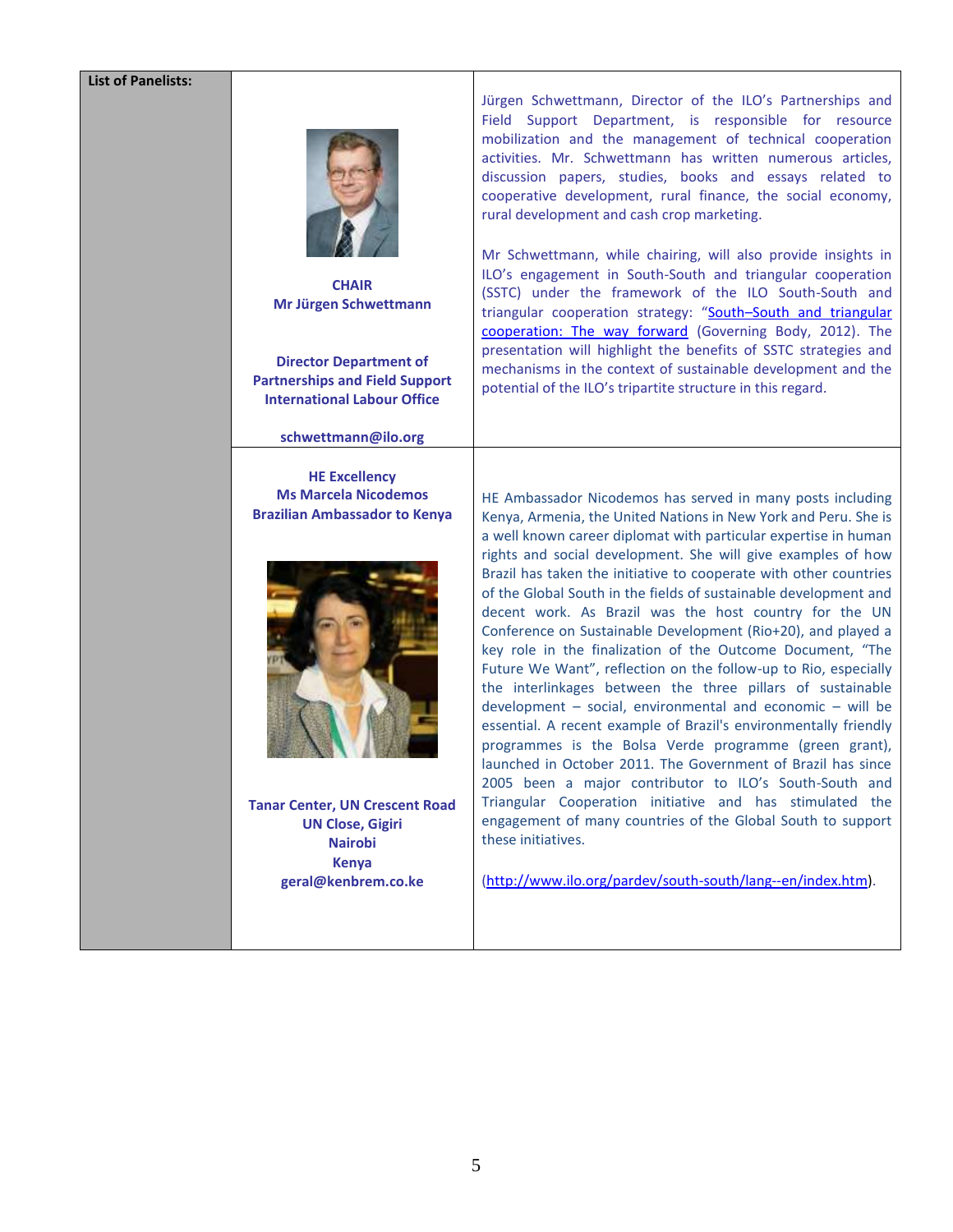| <b>Ms Romina Castro</b><br><b>Advisor for Internal Affairs and</b><br><b>Head of the Sustainable</b><br><b>Development Division</b><br><b>Argentinian Building Workers Union</b><br>(UOCRA)<br>rcastro@uocra.org | Ms Castro, as the Advisor for Internal Affairs and Head of the<br>Sustainable Development Division at UOCRA is responsible for<br>providing technical support on various areas of international<br>trade union participation (OAS, ILO, UN, ICM, CSI, CSA, etc.) and<br>environmental issues.<br>This presentation will be devoted to a good practice of<br>horizontal cooperation related to green construction between<br>countries in the Americas in which the Argentinian Building<br>Workers Union (UOCRA for its Spanish acronym) has been<br>involved. It will highlight the involvement of and cooperation<br>between trade unions in terms of transfer of knowledge on<br>green construction initiatives.                                                                                                                                                                                                                                                                                                                                                                                                                                                                                                                                                                                                                                                                    |
|------------------------------------------------------------------------------------------------------------------------------------------------------------------------------------------------------------------|----------------------------------------------------------------------------------------------------------------------------------------------------------------------------------------------------------------------------------------------------------------------------------------------------------------------------------------------------------------------------------------------------------------------------------------------------------------------------------------------------------------------------------------------------------------------------------------------------------------------------------------------------------------------------------------------------------------------------------------------------------------------------------------------------------------------------------------------------------------------------------------------------------------------------------------------------------------------------------------------------------------------------------------------------------------------------------------------------------------------------------------------------------------------------------------------------------------------------------------------------------------------------------------------------------------------------------------------------------------------------------------|
| <b>Mr Javier Bonilla</b><br><b>Head of Automotive Mechanics</b><br><b>National Learning Institute</b><br>(Instituto Nacional de Aprendizaje<br>-INA), Costa Rica<br>jbonillaherrera@ina.ac.cr                    | Mr Bonilla, Head of Automotive Mechanics at the Costa Rican<br>National Learning Institute, is an expert in Technology Project<br>Management. He is also a professor and business consultant,<br>and has written several articles and papers on technology and<br>automotive mechanics.<br>The regional network of technical vocational education and<br>training institutions of Central America (Guatemala, Honduras, El<br>Salvador, Nicaragua, Costa Rica, Panama) and the Dominican<br>Republic was created in 2004 with the objective to jointly<br>standardize<br>and improve technical vocational training<br>programmes in line with the latest labour market developments.<br>This presentation will showcase an initiative developed under<br>the framework of this network which was developed in<br>collaboration with the ILO. The objective of this initiative is to<br>strengthen the institutional capacity of public labour institutions<br>and to facilitate the labour insertion of marginalized groups in<br>Central America. Accordingly, in 2010, the network members<br>decided jointly to focus on the creation of learning standards<br>and methodologies for the promotion of green occupations<br>perceiving a need from the labour market for workers with<br>knowledge and skills about environmental protection and new<br>technologies and techniques. |
| <b>Mr Samson Gichia</b><br><b>CEO Cobitech Kenya Limited</b><br>cobitec@gmail.com                                                                                                                                | Mr Gichia is an Economist and Sociologist. He is the Managing<br>Director of Cobitech Limited, a biogas construction company<br>based at Ruiru Town, Kiambu County. It was registered in<br>November 2010 after winning an award from the ILO Youth<br>Entrepreneurship Facility (YEF) during the Enablis Chase Bank<br><b>Business Plan Competition.</b><br>In 2010, based on a request of ILO stakeholders, the ILO Green<br>Jobs Programme formed a partnership with the ILO YEF. The<br>objective of the partnership is to promote green youth<br>entrepreneurship in the three YEF target countries Kenya,<br>Tanzania and Uganda.<br>This presentation will focus on the training programmes for                                                                                                                                                                                                                                                                                                                                                                                                                                                                                                                                                                                                                                                                                 |

Т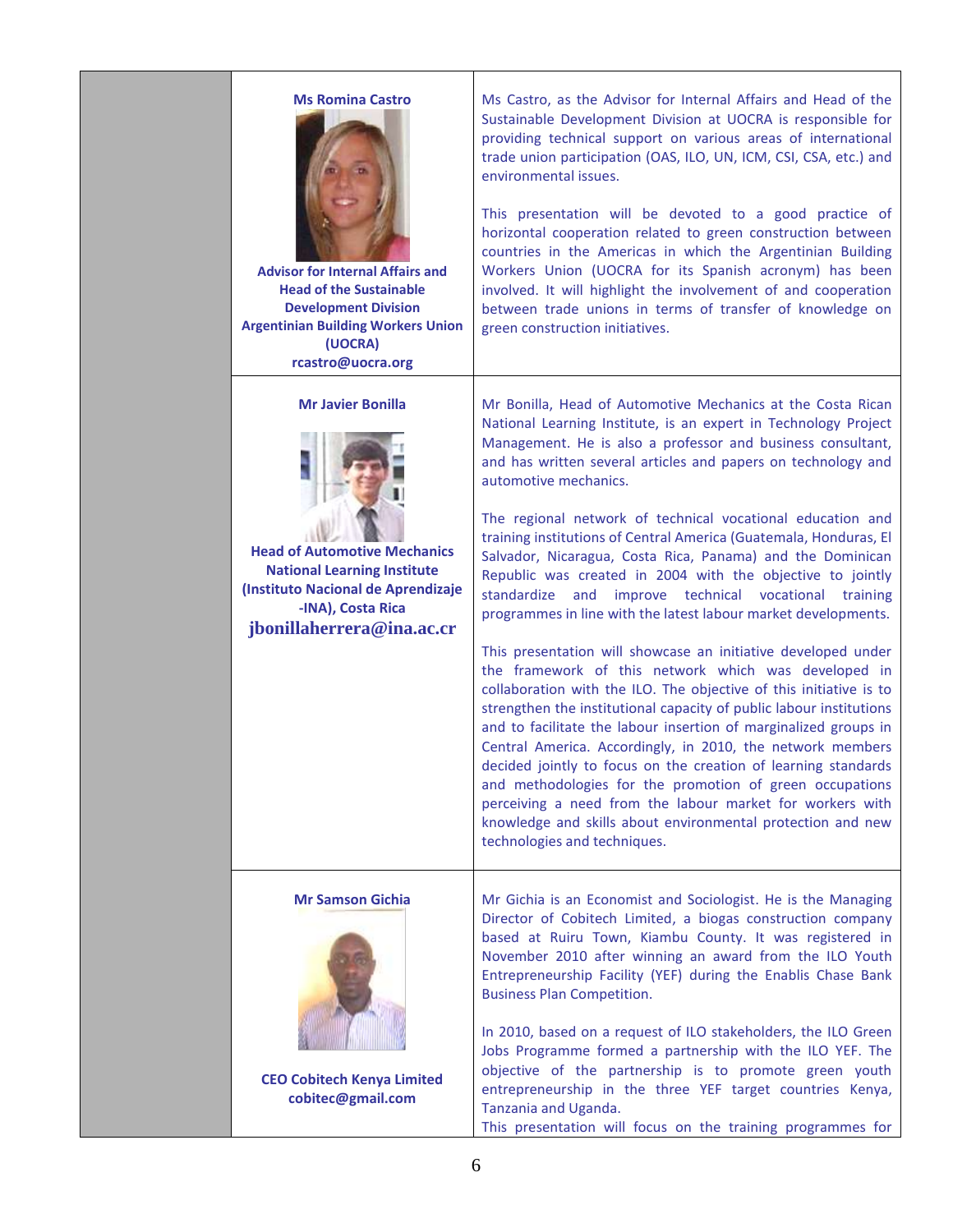|                                                                                                                                                        | green entrepreneurship developed and conducted in the three<br>countries under the YEF-Green Jobs Programme Partnership.<br>Furthermore, it will be explained how these activities have<br>helped young people to start their new green businesses and<br>connect among each other for knowledge and experience<br>exchange. This exchange has taken place at both levels, within<br>and across national borders to the benefit of all participants.                                                                                                                                                                                                                                                                                                                                                                                                                                                                                                                                                                                                                                                                                                                                                                                                                                                                                                                                                                                                                                                                                                                                                                                                                                                                                                                                                                                                                                |
|--------------------------------------------------------------------------------------------------------------------------------------------------------|-------------------------------------------------------------------------------------------------------------------------------------------------------------------------------------------------------------------------------------------------------------------------------------------------------------------------------------------------------------------------------------------------------------------------------------------------------------------------------------------------------------------------------------------------------------------------------------------------------------------------------------------------------------------------------------------------------------------------------------------------------------------------------------------------------------------------------------------------------------------------------------------------------------------------------------------------------------------------------------------------------------------------------------------------------------------------------------------------------------------------------------------------------------------------------------------------------------------------------------------------------------------------------------------------------------------------------------------------------------------------------------------------------------------------------------------------------------------------------------------------------------------------------------------------------------------------------------------------------------------------------------------------------------------------------------------------------------------------------------------------------------------------------------------------------------------------------------------------------------------------------------|
| <b>Ms Eliana Nicolini,</b><br><b>Coordinator, South-South</b><br><b>Cooperation Portfolio</b><br><b>SENAI, SESI, IEL</b><br>eliana.nicolini@cni.org.br | Eliana Nicolini works at the International Relations Unit of the<br>Directorate of Education and Technology (DIRET) at the National<br>Confederation of Industry (CNI), being responsible for South-<br>South cooperation projects involving the Social Service for the<br>Industry (SESI), the National Service for Industrial Apprenticeship<br>(SENAI) and the Institute Euvaldo Lodi (IEL). Before joining CNI,<br>Ms. Nicolini served as Chief Technical Adviser at the United<br>Nations Development Program in Haiti and had under her<br>responsibilities the coordination of South-South cooperation<br>projects funded by Brazil, India and South Africa. Before that she<br>served as Engineering Officer at the Crisis Management Unit of<br>the Presidency of Republic of Brazil, with responsibilities for the<br>issues of energy, natural disasters, overseas humanitarian aid,<br>natural environment and water resources.<br>This presentation will highlight the results of a triangular<br>cooperation initiative between the Brazilian National Service for<br>Industrial Apprenticeship (SENAI), in partnership with the<br>Peruvian National Service of Skills Development in Industrial<br>Labour (SENATI) and the German Cooperation Agency (GIZ) to<br>create the Centre for Environmental Technologies which is<br>based in Peru.<br>SENAI's extensive experience in South-South and triangular<br>cooperation initiatives will be shared with this concrete example<br>of a triangular cooperation for vocational training and skills<br>development in the field of environment. SENAI's experience in<br>supporting industries to achieve environmental safeguards,<br>design capacity-building methodologies, and providing advisory<br>and laboratory services were shared with its Peruvian<br>counterpart with the technical assistance from GIZ. |
| <b>Mr Youssef Alaoui Solaimani</b>                                                                                                                     |                                                                                                                                                                                                                                                                                                                                                                                                                                                                                                                                                                                                                                                                                                                                                                                                                                                                                                                                                                                                                                                                                                                                                                                                                                                                                                                                                                                                                                                                                                                                                                                                                                                                                                                                                                                                                                                                                     |
| <b>Consultant and trainer on Social</b><br>and Solidarity Economy<br>youssefalaouis@hotmail.com                                                        | Mr Alaoui Solaimani has over 32 years of experience, in<br>particular in cooperatives and Social and Solidarity Economy.<br>Recently he has facilitated in Morocco the South-South and<br>Triangular Cooperation Session of the Social and Solidarity<br>Academy of the ILO (Agadir, April 2013). The presentation of Mr<br>Solaimani will be focus on SSTC in Cooperatives, especially the<br>work of "My Coop". My COOP training package targets<br>agricultural cooperatives and was developed by various<br>organizations from countries of the North and South such as<br>Kenya, the Netherlands, Nigeria, Tanzania, Uganda and the<br>United Kingdom. He also has experience with "green cities"<br>project which cover decent work and sustainable development<br>between cities.                                                                                                                                                                                                                                                                                                                                                                                                                                                                                                                                                                                                                                                                                                                                                                                                                                                                                                                                                                                                                                                                                            |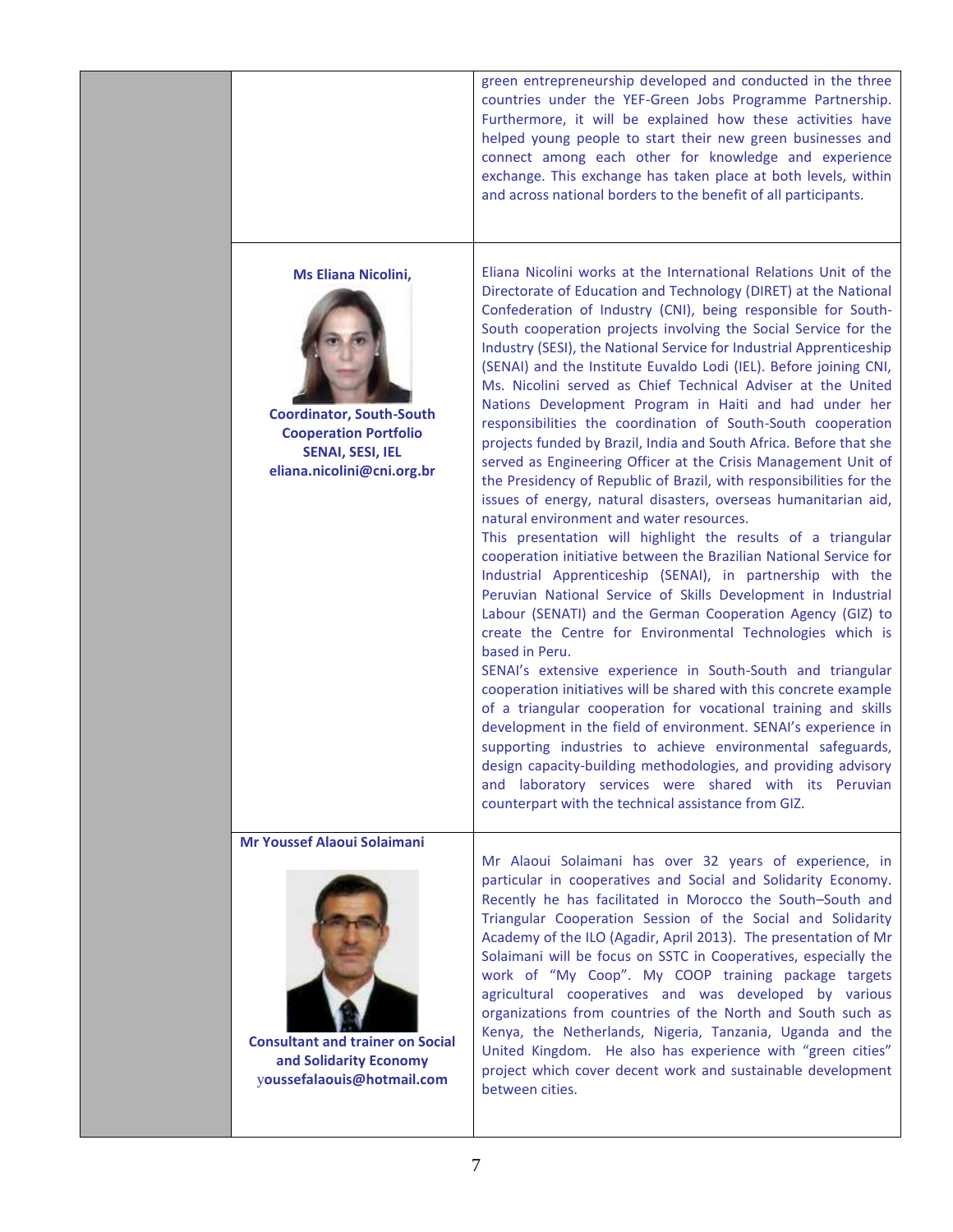## **Ms. Anita Amorim**



**Head, Emerging and Special Partnerships Unit ILO/PARDEV amorim@ilo.org**

Ms Anita Amorim, Head, Emerging and Special Partnerships Unit of the ILO Department of Partnerships and Field Support, is responsible for the coordination of the Unit including South-South partnerships and UN issues. She has over 20 years of experience in UN system wide coherence issues, particularly education, child labour and gender rights.

Ms Amorim will be the discussant for this Solution Forum, introducing some questions and key challenges to the participants, while highlighting ILO's Strategy for SSTC in the world of work, as well as the ILO-UN Office for South-South Cooperation joint project.

**Contacts** Anita Amorim Head Emerging and Special Partnerships Unit Department of Partnerships and Field Support [amorim@ilo.org](mailto:amorim@ilo.org)

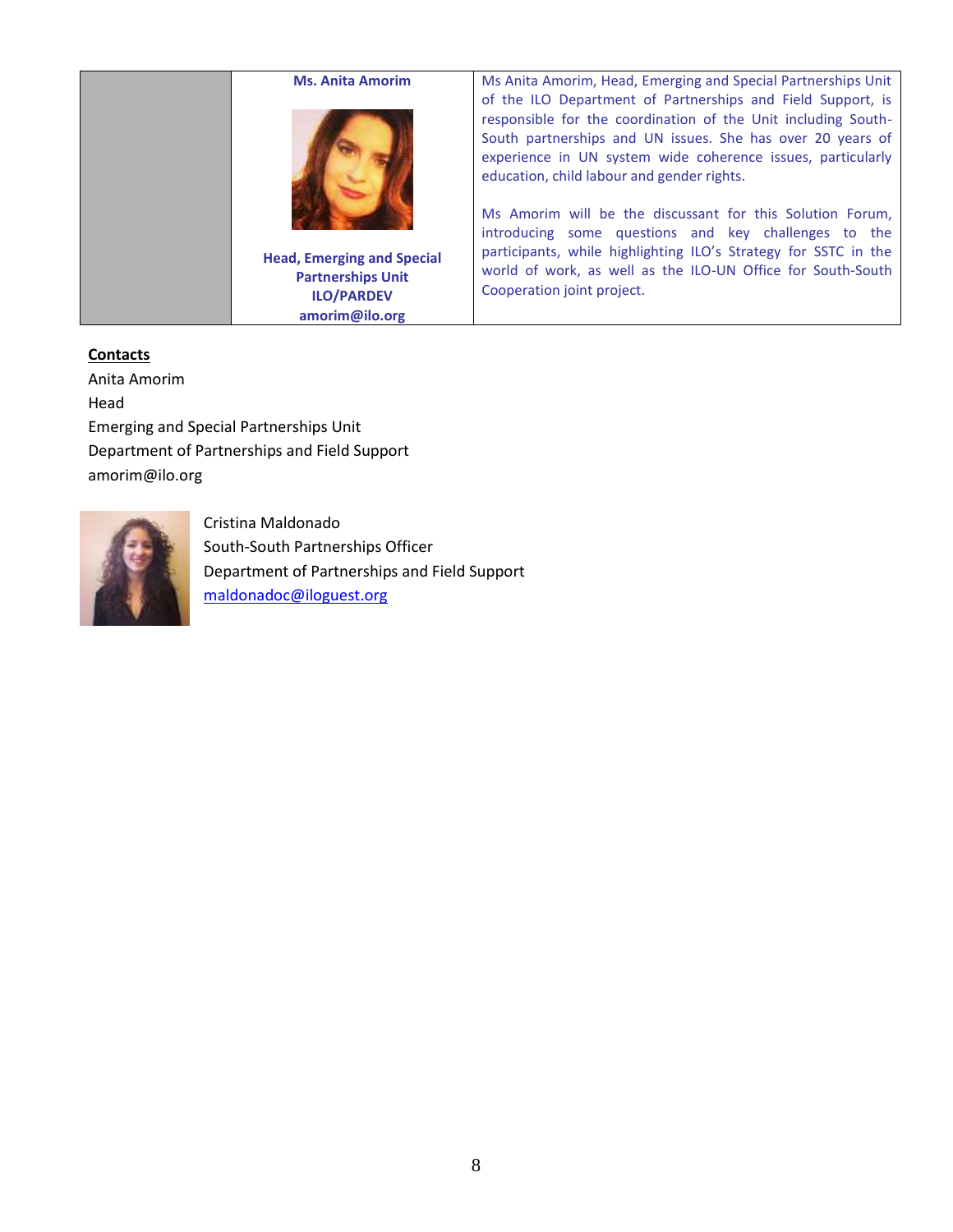## **ANNEX I) Global South-South Development Expo 2013 - ILO Solution Forum**

## **International cooperation to strengthen the Brazil's Bolsa verde programme**

### **Nomination form:**

**Name of group or organization being nominated**: **X** National Govt. o UN agency o Private sector o NGO/Civil society org. **Nominee details:** Larisa Ho Bech Gaivizzo - Diretora do Departamento de Extrativismo do Ministério do Meio Ambiente Address: Esplanada dos Ministérios - Bloco B – 7º andar – sala 756 City: CEP 70068-900 - Brasília - DF Country: Brazil Business telephone number: +55 61 2028-1090/1666/1742 Fax number+55 61 2028-1657 Email[: larisa.gaivizzo@mma.gov.br](mailto:larisa.gaivizzo@mma.gov.br)

### 1. Description and Title of the South-South Initiative, including background and challenges

In October 2011, Brazil launched officially the Bolsa Verde (green grant) programme to promote social inclusion and encourage the conservation of Brazilian's ecosystems. The programme is administered by Brazil's Ministry of Environment as part of the country's national poverty alleviation plan, *Brasil Sem Miséria*.

Under the Bolsa Verde programme, poor Brazilian families receive R\$ 300 in grant funds every three months in exchange for the commitment to developing activities of environmental conservation, maintenance of the vegetation covering, and sustainable use of natural resources. Up until today, the Bolsa Verde programme has benefited until October 2012 more than 30,000 families that live in national forests, extractive reserves, traditional communities and new settlements.

By 2014, the Bolsa Verde programme aims to support 73'000 families in different regions of the country. This effort of up-scaling will be undertaken in a strategic manner.

A new project implemented with the ILO and financed by the Brazil's Ministry of the Environment aims at tackling the challenges related to the scaling up of the Bolsa Verde programme and the promotion of sustainable activities which may generate employment and income to the benefited families. The Ministry of Environment is interested to not only learn about best practice examples from other countries but to organize an knowledge sharing workshop to discuss challenges and opportunities for social and environmental protection floors.

### 2. Main partners

- Ministry of Environment
- Ministry of Social Development
- Ministry of Agrarian Development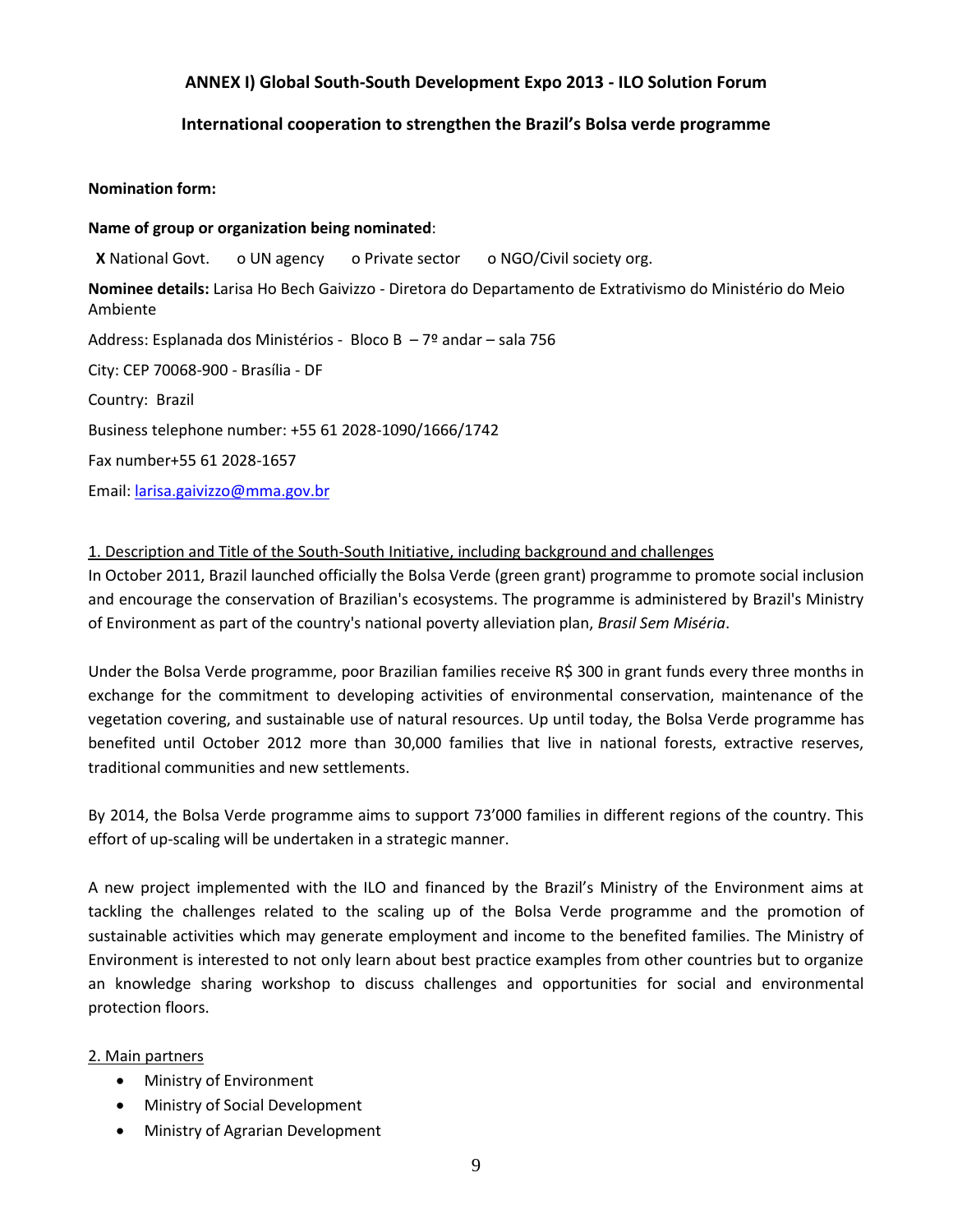- Ministry of Foreign Relations
- Governmental bodies of China, Colombia, Costa Rica, Ecuador, India, Indonesia, Mozambique and South Africa who are in charge of the implementation of similar programmes in their countries

## 3. Horizontal dimension of cooperation

The cooperation with other countries will include a mapping of best practices as well as knowledge sharing workshop.

# 4. Achievements and impact (from a SSTC perspective):

The project will be implemented from September 2013 to March 2014.

# 5. Sustainability

The mapping of best practices and the knowledge sharing workshop with other countries takes place at a very timely moment; in this very moment the Ministry of Environment is looking into the opportunities for upscaling and improvements and it is therefore guaranteed that the project outcomes will directly be incorporated into the Ministry's work.

# 6. Innovation

A number of countries have experience in public works programmes for climate change adaptation. The combination of social protection floors with efforts to restore and safeguard forests and protected areas is relatively new. In Brazil, this benefits population groups, in particular indigenous tribes and people living in rural areas, which are often left out from other social programmes. Innovative is also the pro-active approach from the Brazilian's government to engage partners from other countries in a discussion about social and environmental protection floors.

## 7. Replicability and scaling up

Best practices and experience exchange will be documented and will allow Brazil and other countries to draw their lessons and further improve already existing social and environmental protection floors. It may further help countries to set up new programmes.

## 8. Areas of contribution

- Income-generation: The Bolsa Verde programme has benefitted 23'000 families that live in national forests, extractive reserves, traditional communities and new settlements. Objective for 2014 is to reach 73'000 families.
- Social inclusion: Under the Bolsa Verde programme, Brazilian families living in extreme poverty (those with a monthly *per capita* income of up to R\$ 70) that preserve the vegetable cover of the areas where they live receive R\$ 300 in grant funds every three months
- Outreach: The idea of Bolsa Verde is to increase the income of the beneficiaries and thus reduce pressures for wood cutting and the creation of areas for cattle raising. This, of course, requires also a change in perception. The natural environmental, the forest and the existing biodiversity is considered as something that needs to be protected.
- Environment: Families receive a quarterly transfer of R\$ 300 in exchange for the commitment to developing activities of environmental conservation, maintenance of the vegetation covering, and sustainable use of natural resources.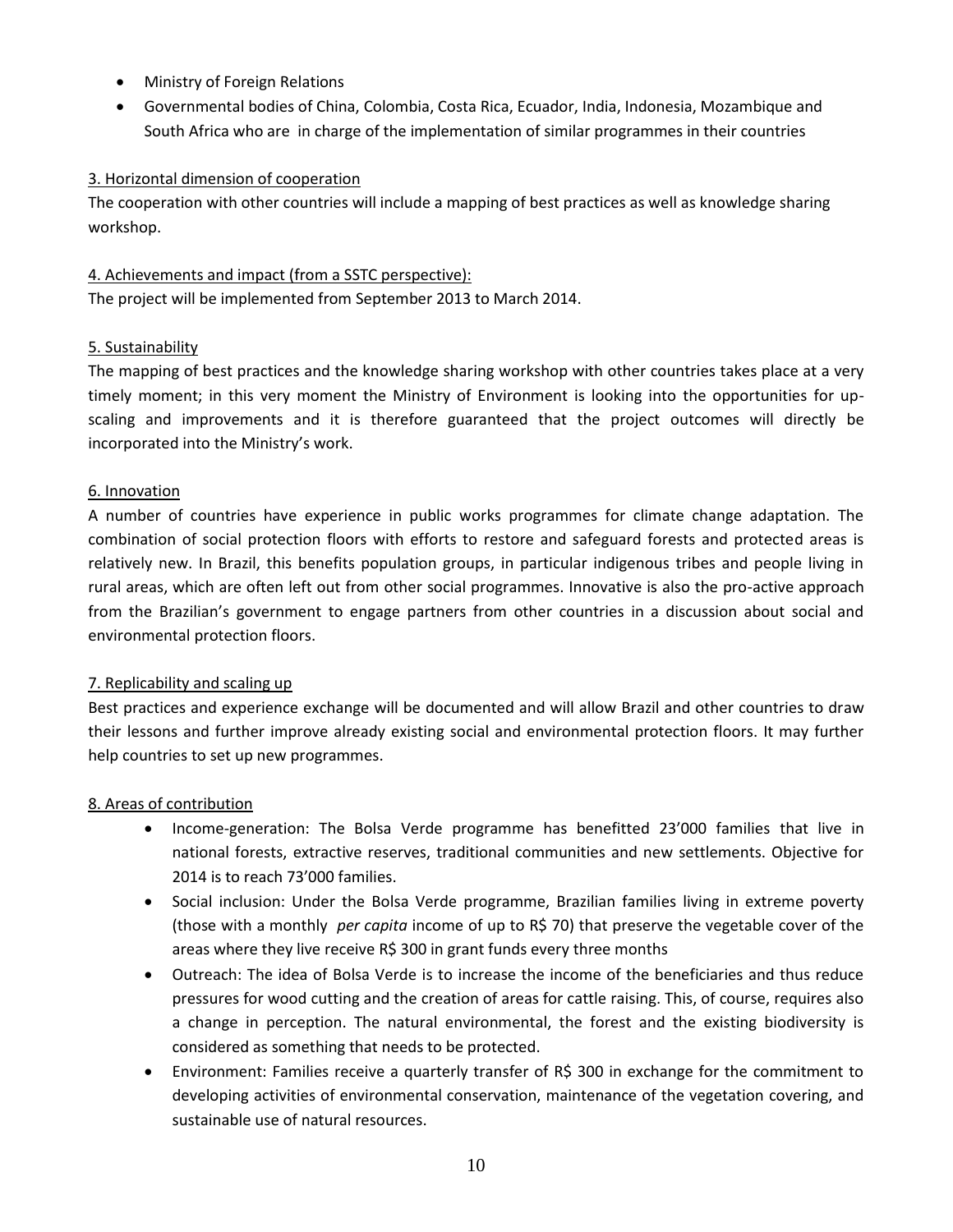## 9. Awareness of the initiative

The Bolsa Verde programme has become quite well-known within Brazil but also among other countries. The suggested project definitely brings along the opportunity to raise more awareness about this issue.

10. Contacts Anita Amorim Head Emerging and Special Partnerships Unit Department of Partnerships and Field Support [amorim@ilo.org](mailto:amorim@ilo.org)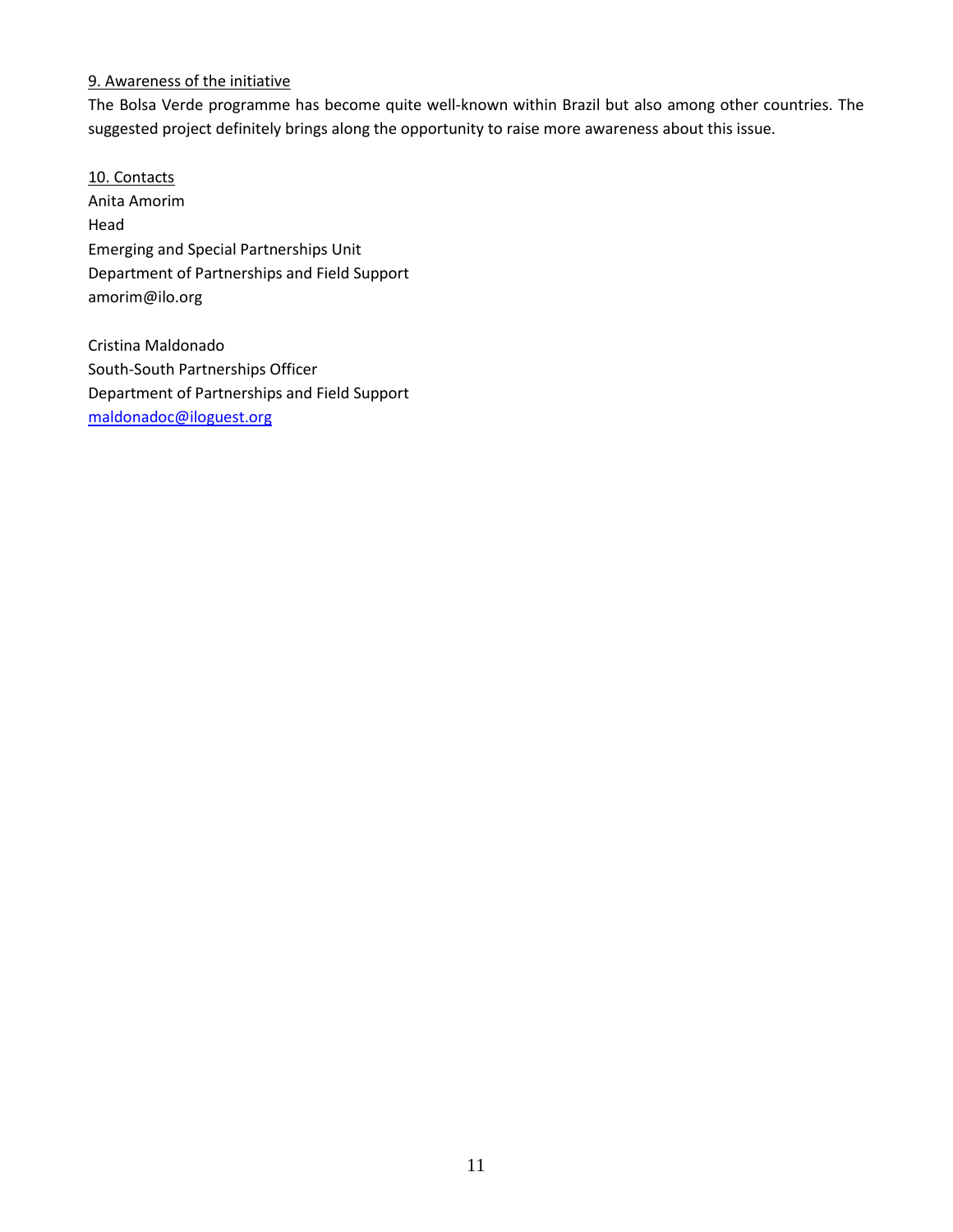## **ANNEX II) Global South-South Development Expo 2013 - ILO Solution Forum Good Environmental Practices in construction - "building renewable energy"**

**Name of group or organization being nominated**: Unión Obrera de la Construcción de la República Argentina*.* **Nominee details: Address:** Virrey Cevallos 520 4 piso **City:** Buenos Aires **Country:** Argentina **Postal code:** 1097 **Business telephone number:** 5491156958404 / 5441244920 **Mobile telephone number:** 

**Email:** RCastro@uocra.org

### **Kindly answer the following questions using a maximum of six to seven pages:**

## **1. Description and Title of the South-South initiative, including background and challenges**:

The project aims to train workers, technicians and professionals of the construction sector to implement good environmental practices on construction sites. It also aims at promoting both the rational use of energy and the technical training in photovoltaic solar energy.

The training allows acquiring knowledge to build photovoltaic solar bags (independent equipment able to provide electricity by converting solar energy for domestic use), which are then donated to schools which do not have electricity, in different rural areas. This system is capable in its most basic configuration, to provide basic lighting for at least 4 hours, with 5 days of autonomy (days without sun).

Activities in Argentina:

- $\triangleright$  Courses on "Rational Use of Energy" were developed within the activities of the project. Biomass burners were built (efficient stoves) to reduce the use of wood and Compressed Natural Gas.
- $\triangleright$  Another activity is the "Conference on Good Environmental Practices", its main goal is to change habits for the rational use of natural resources.
- To achieve this, the initiative has its own training manual on "Good Environmental Practices and Renewable Energy" and "Sustainable Homes".

UOCRA has attended international conferences as part of the General Confederation of Workers of Argentina.

### **2. Main partners**:

UOCRA

OIT

Organismo Provincial para el Desarrollo Sostenible (OPDS)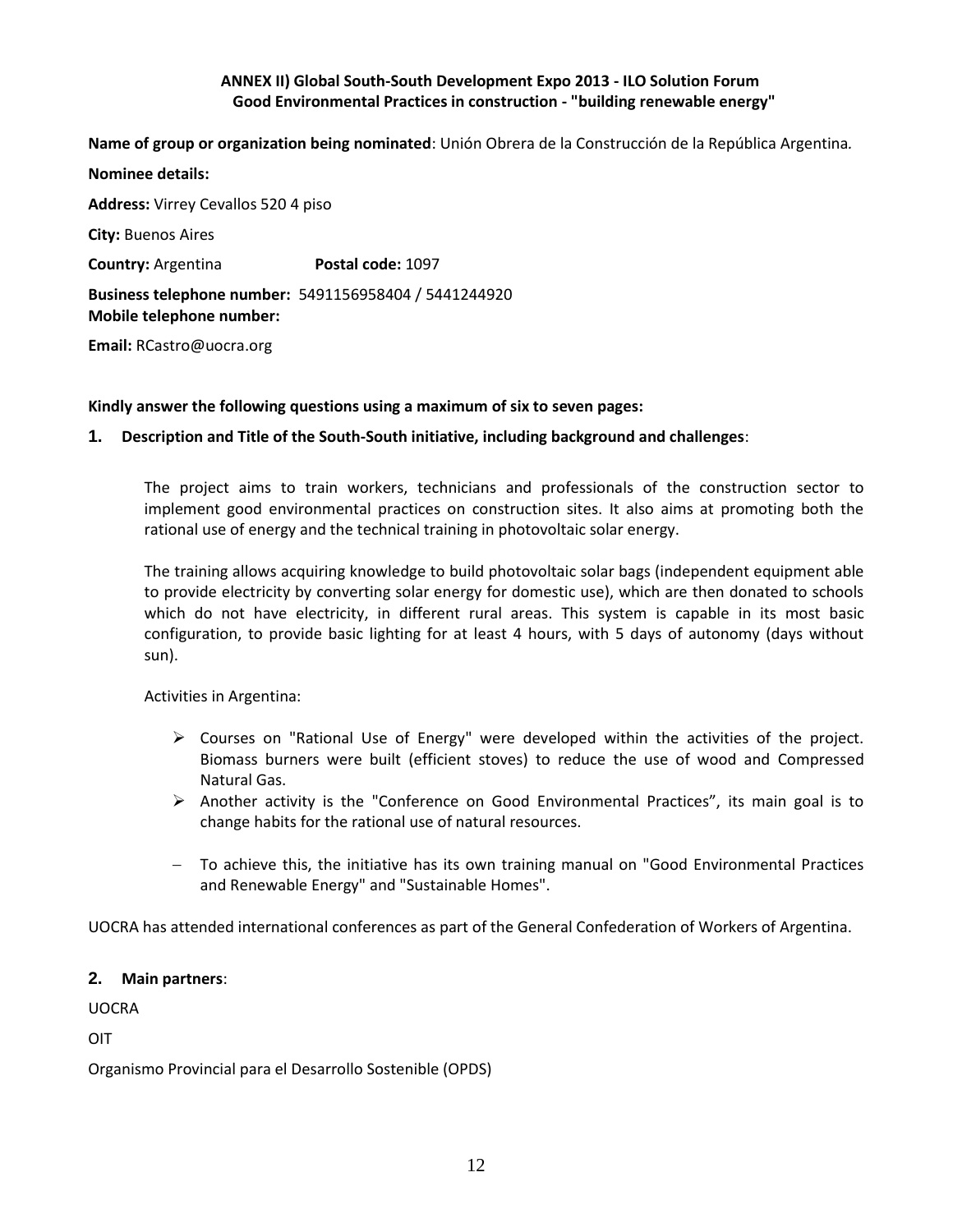## **3. Horizontal dimension of cooperation:**

## **1 - "Inter-regional trade union training on Decent Work, Sustainable Development and Green Jobs" - Turin, 2012**

The initiative Good Environmental Practices in construction - "building renewable energy" has been presented during the training in Turin. This training had two main objectives:

- Sharing knowledge on various roads for trade union action on environmental issues at different levels: from the workplace to the land; at the national, regional and international levels. It was mainly focused on experiences on sustainable workplaces and both bipartite and tripartite social dialogue in environmental issues.
- Presentation of experiences of union action on environmental issues.

The ILO Bureau for Workers' Activities (ACTRAV), the International Training Centre of the ILO, the International Labour Foundation for Sustainable Development and the Green Jobs Programme of the ILO have jointly developed this learning course on decent work, sustainable development and green jobs. It initially targeted at trade union representatives from Latin America, being later replicated in Africa and it is now offered as an interregional learning course in Turin, Italy. It includes topics such as:

- o Environmental Challenges and Changing Development Model, Environmental and Social Consequences: the 2008 ILO Declaration on Social Justice for a Fair Globalization
- o Work and Environment
- o Climate change and other environmental problems, Consequences on Employment opportunities and challenges- and Trade Union Action
- o Future prospects

At the time when the initiative in question was presented, the course had the participation of people from Latin America (Argentina, Dominican Republic, Uruguay), Africa, and Asia.

**2 - Training on the Multidisciplinary Team for Decent Work (MTDW) – CGTRA** *(Confederacion General del Trabajo) –*

The MTDW was created in 2006 within the scope of the National ILO Decent Work for the primary purpose of placing decent work at the center of policies. THE MTDW consists of union representatives, leaders, advisors and professionals from various organizations within the CGTRA, they contribute with their views and experience on the union agenda. With the aim of giving education and training, the MTDW has traveled several provinces training on various subjects.

In this context, the program with its various areas was presented in August 2011 on the occasion of the ILO Course to strengthen Mexican Trade Unions (UNETE, CTM and CROC) in Tlaxcala. The aim of this course is to enable the creation of Mexican MTDW, based on the experience of the various projects in Argentina. It was funded by the ILO.

**3.** These actions are also presented and discussed in the context of Environment Workshops, particularly at the annual meeting of MERCOSUR on health and safety, in issues related to the environment and processing of materials that negatively impact health.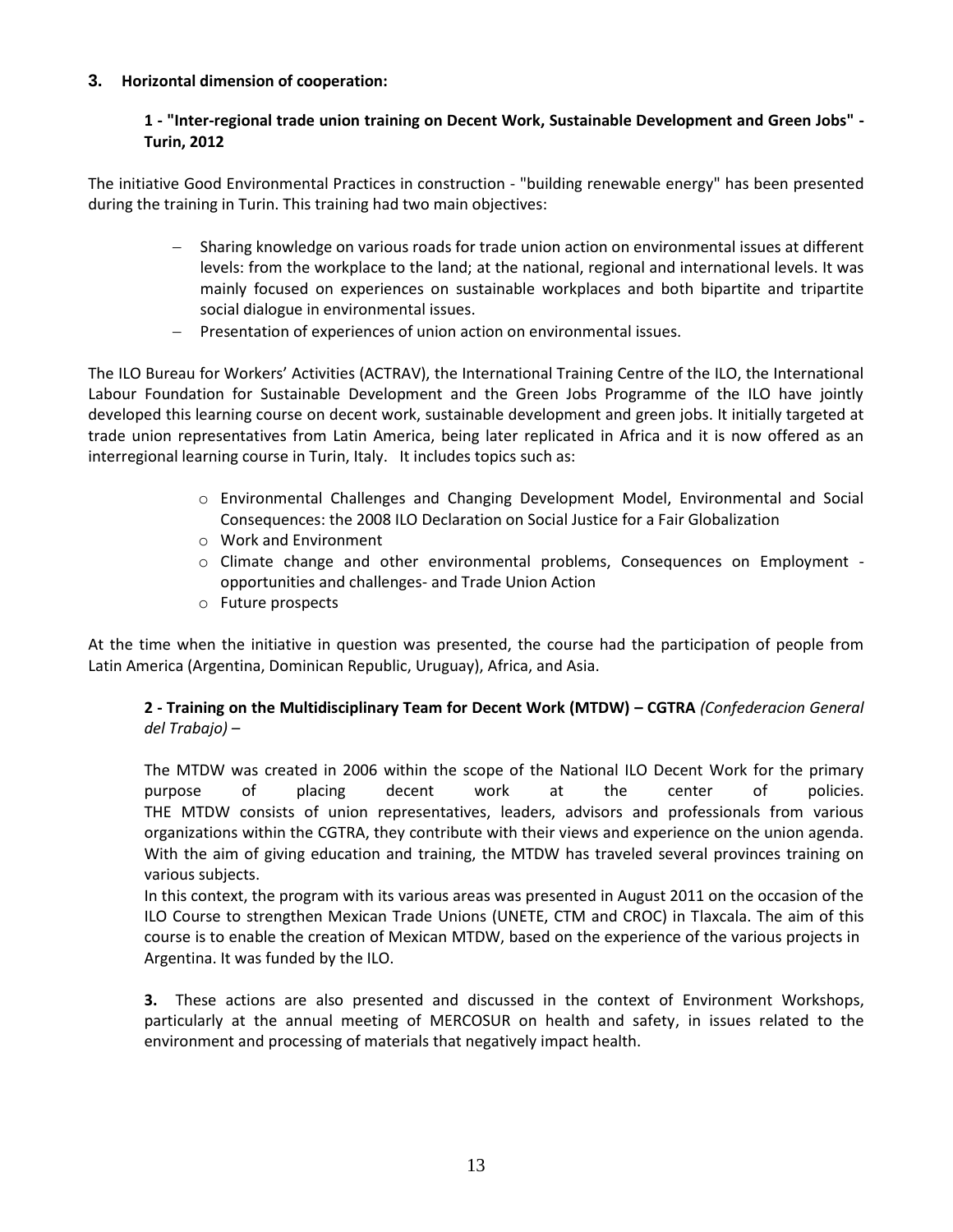## **4. Sustainability**:

This initiative is sustainable as it has manuals for awareness of good environmental practices. Besides the aim of the "Conference on Good Environmental Practices" is to change people's habits to promote the rational use of natural resources, which further strengthens the sustainability of this initiative.

# **5. Replicability and scaling up**:

This initiative has the potential to be replicated, as it has manuals for awareness of good environmental practices. The impact at the national level of the initiative *"Good Environmental Practices in construction building renewable energy"* has been recognized, it has also been recognized that it can be implemented in other countries, proof of this is that UOCRA has been invited to various international fora, in order to present the initiative.

## **6. Areas of contribution:**

Education and skills development: To influence the formation of desirable habits, through the formation of suitable persons to apply good environmental practices and preventive methods of work in risk situation. The project also develops skills that allow diagnose, prevent and resolve environmental risks in work environments.

Environment: The "Conference on Good Environmental Practices" imparts explanations on concepts such as "Good Environmental Practices and Renewable Energy" and "Sustainable Homes" to be implemented in the construction processes and in offices or private homes, and thus contribute to reducing the ecological footprint.

Promote the implementation of sustainable building practices, the use of alternative energy and the construction of bioclimatic housing.

## **7. Awareness of the initiative:**

The courses use training manuals prepared by UOCRA, these were developed with support from ILO/ACTRAV. The manuals of good environmental practices are intended to explain concepts and contribute to reducing the ecological footprint. That is, to create awareness among the population in order to achieve a rational use of energy.

**Contacts:**  Anita Amorim Head Emerging and Special Partnerships Unit Department of Partnerships and Field Support [amorim@ilo.org](mailto:amorim@ilo.org)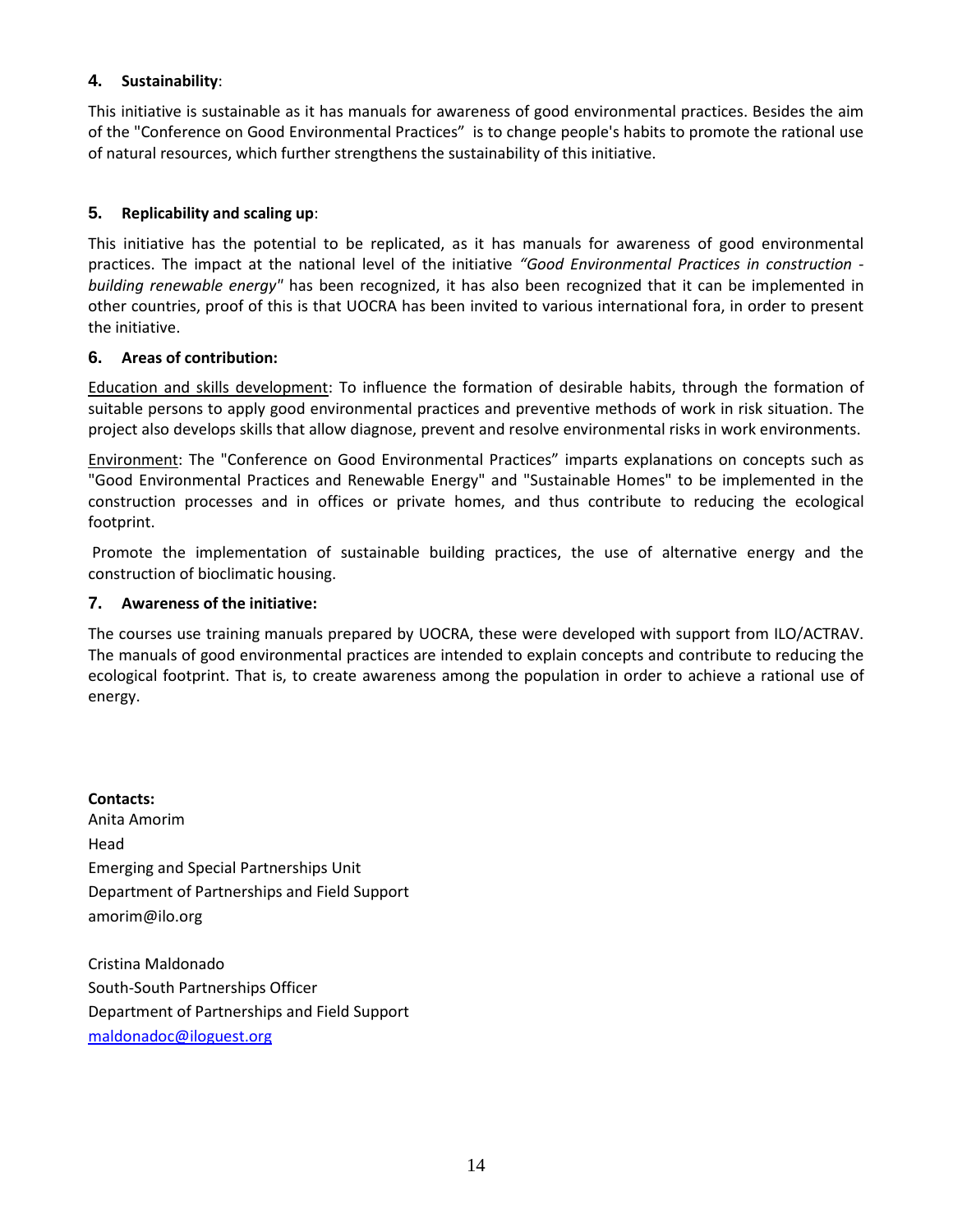## **ANNEX III) Global South-South Development Expo 2013 - ILO Solution Forum**

# **Developing skills for green jobs**

## **Nomination from (choose all that apply)**:

**X Public Sector** o UN agency o Private sector o NGO/Civil society org.

**Name of group or organization being nominated**: Instituto Nacional de Aprendizaje (INA), Costa Rica **Nominee details:**

Address: Sede Central, La Uruca. Frente al Parque de Diversiones

City: San José

Country: Costa Rica Postal code: 5200-1000

Business telephone number: (506) 2210-6504 Email: [jbonillaherrera@ina.ac.cr](mailto:jbonillaherrera@ina.ac.cr) (Javier Bonilla)

## 1. Description and Title of the South-South Initiative, including background and challenges

In 2004, the technical vocational education and training institutions (TVET institutions) of Central America (Guatemala, Honduras, El Salvador, Nicaragua, Costa Rica, Panama) and the Dominican Republic created a regional network with the objective to jointly standardize and improve technical vocational training programmes in line with the latest labour market developments.

In the framework of the Spanish funded project FOIL (*Formación, orientación e inserción laboral*), the ILO is collaborating with the regional network of TVET institutions. The overall objective of FOIL is to strengthen the institutional capacity of public labour institutions and to facilitate the labour insertion of marginalized groups in Central America.

In 2010, the network members decided jointly to focus on the creation of learning standards and methodologies for the promotion of green occupations perceiving a need from the labour market for workers with knowledge and skills about environmental protection and new technologies and techniques.

### 2. Main partners

The seven technical vocational education and training (TVET) institutions which form part of this partnership include:

- $\cdot$  Instituto Nacional de Aprendizaje de Costa Rica, INA
- **·** Instituto Nacional de Formación Profesional y Capacitación para el Desarrollo Humano de Panamá, INADEH
- $\cdot$  Instituto Nacional de Formación Profesional de Honduras, INFOP
- Instituto de Formación Técnico Profesional de la República Dominicana, INFOTEP
- · Instituto Nacional Tecnológico de Nicaragua, INATEC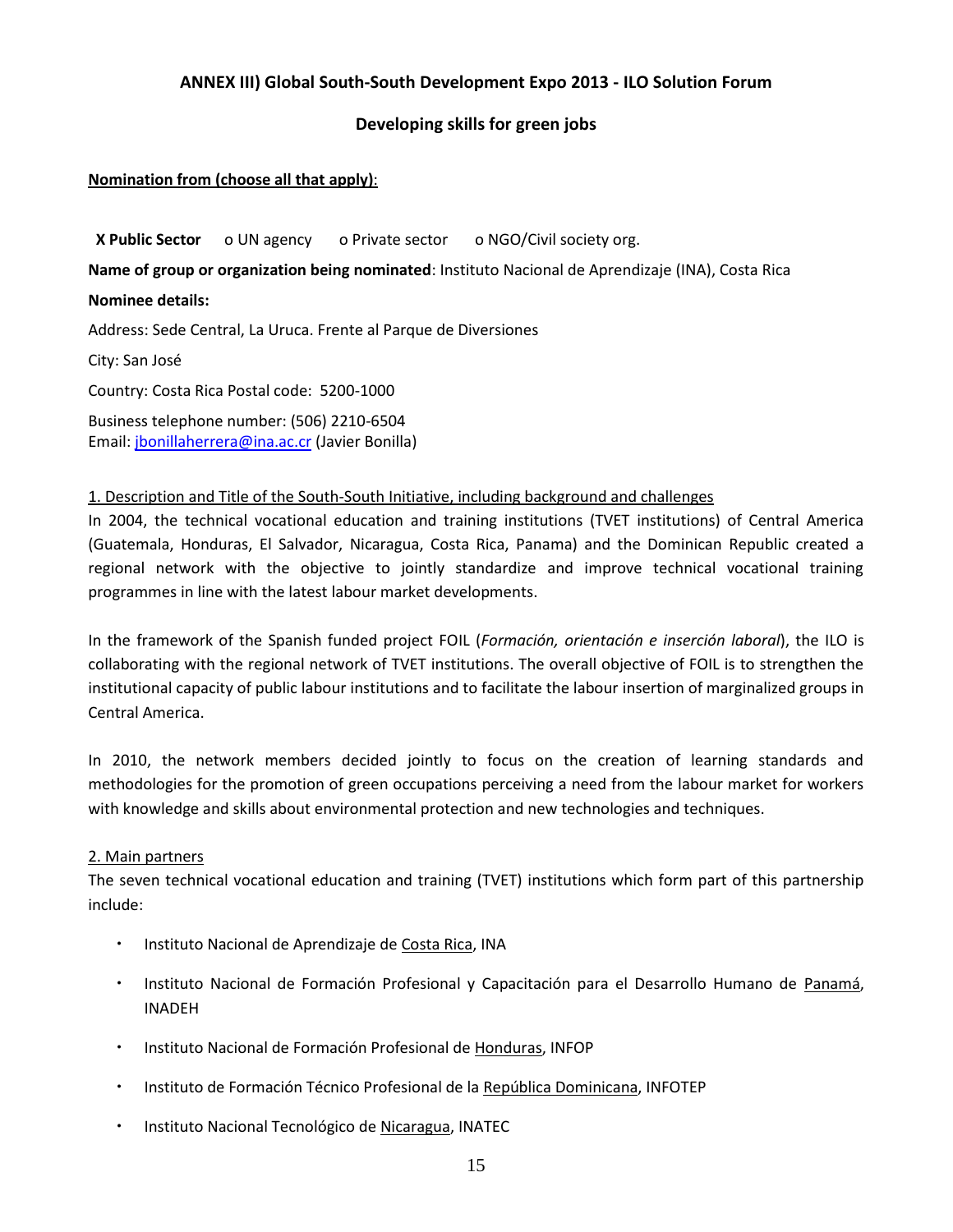- Instituto Técnico de Capacitación y Productividad de Guatemala, INTECAP
- Instituto Salvadoreño de Formación Profesional de El Salvador, INSAFORP

From the very beginning on, the network members decided participation to take place on a purely voluntary basis. Regular meetings and exchanges take place at three different levels:

- I. Executive Directors meet to evaluate recent process and decide on new areas for cooperation
- II. The tripartite management boards meet to validate work plans and define responsibilities for follow-up

III. Experts from each institution participate in technical meetings to follow-up on work plans

Once the network decides on an area of cooperation, it gets in contact with the ILO for technical support and advice. In this context the Spanish funded project FOIL has the capacity to support the network activities also with financial resources.

## 3. Horizontal dimension of cooperation

The elaboration of learning standards and curricula for green jobs is characterized by a process of consultation and collaboration that can take up to one year for each new standard and includes several meetings of experts.

In the first meeting of the technical experts, participants review the work plan, take stock of existing knowledge and define responsibilities. Each institution, depending on experience and knowledge, volunteers to elaborate a first draft standard. INA for example, being expert in recycling, worked on a first draft for waste management. During the second meeting, all experts have the possibility to review, comment on and improve this draft standard which is then used to elaborate the respective training curriculum. The training curriculum, again, is reviewed by all members of the network during the third meeting. Once the standard and curriculum are finalized and supported by all members of the network, it is each institution's responsibility to incorporate this new standard into the existing training portfolio. Taking the differences among the member countries into consideration, there is exists the rule that the standard can be slightly adapted to each country reality. However, 70% of the jointly agreed standard and curriculum must be maintained.

The cooperation is based on jointly developed requirements for standard and curriculum development to ensure consistency and compliance among the different standards and curricula.

This example of the cooperation process among network members shows how each partner plays an important and active role within this horizontal cooperation mechanism. Discussion and exchange among technical experts contributes positively to the development of each institution.

ILO's role in this context is the one of a facilitator to ensure that meetings are held regularly and that the technical experts have all the required information to work on one particular issue.

## 4. Achievements and impact (from a SSTC perspective)

Based on previous cooperation experiences, the network members elaborated learning standards and curricula for eight green occupations. These occupations include organic agriculture, installation and reparation of photovoltaic systems, water management (drinking water and waste water), sustainable forestry, environmental risk management in selected sectors, watershed management, installation and maintenance of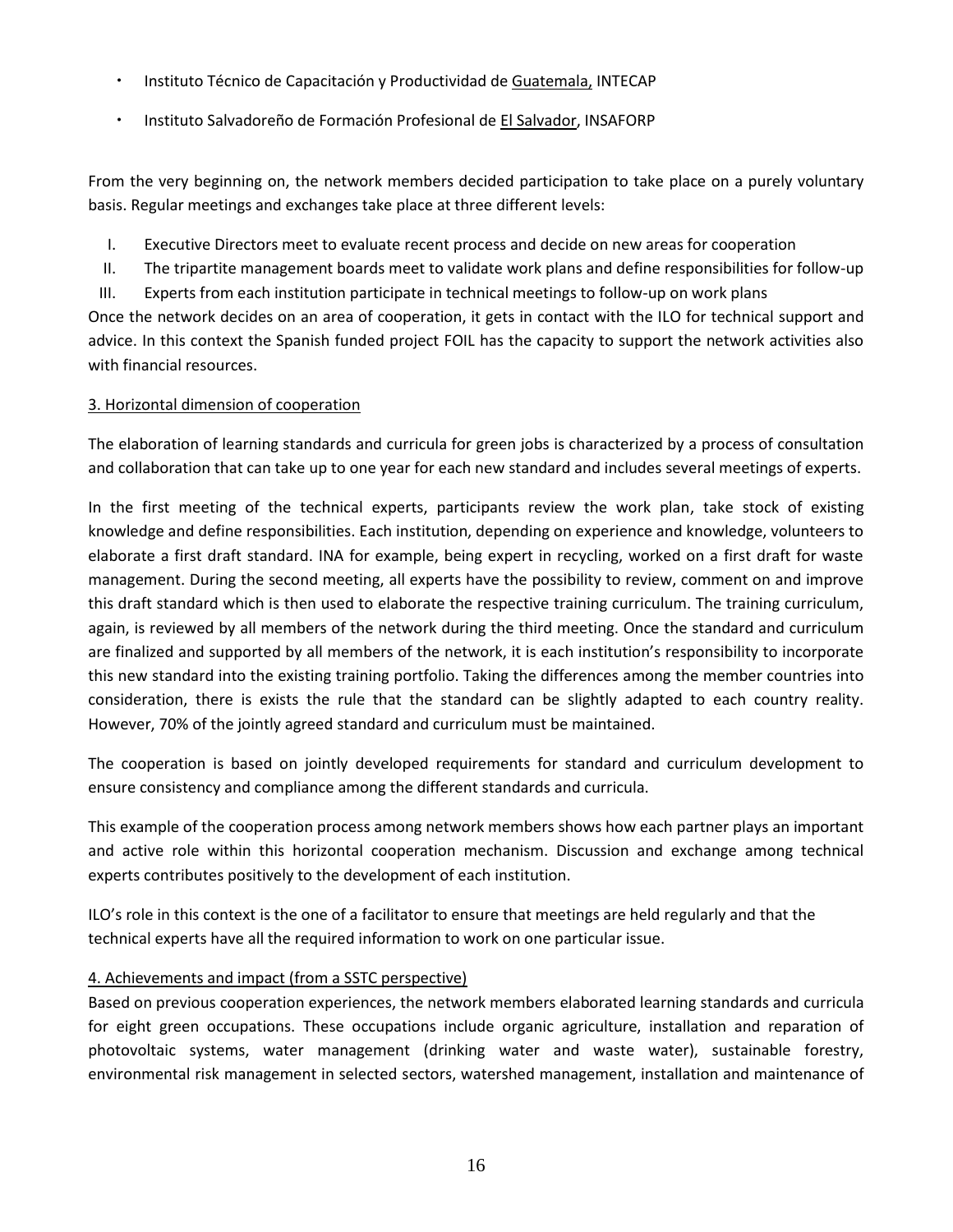hybrid power systems and waste management<sup>5</sup>. All of these eight standards were incorporated into the national training portfolios.

With support from the ILO project FOIL, the workshop "Vocational training: towards a carbon neutral economy" was help in Costa Rica in November 2011. During this workshop, the regional priorities in terms of vocational training for green jobs were defined. Good practices in vocational training for green jobs were presented from various institutions from both within and outside the region, which provided a platform for capacity building and knowledge sharing.

More recently, the network decided to conduct national assessments on technical vocational training needs for green jobs and is applying an assessment methodology developed by the Brazilian National Service of Industrial Learning (SENAI). SENAI has provided training to all seven TVET institutions on its methodology. Countries are set to conduct sectorial surveys to identify skills shortages in green occupations, which will in turn develop new technical vocational training and standards.

INA, the Costa Rican TVET institution, has already gathered experience in applying the SENAI methodology and provided just a short while ago, in May 2013, the second training programme for technical staff of their counterpart institutions.

## 5. Sustainability

The eight curricular standards, incorporated into the respective countries' vocational portfolios, give evidence for the sustainable nature of the initiative. Having jointly elaborated and validated the technical standards, has led to a strong ownership among the TVET institutions. Moreover, the findings from the national assessments will enable the identification of country-specific training, standards and curricular needs. This will clearly contribute towards ensuring their long-term implementation.

### 6. Innovation

Regional cooperation among TVET institutions is nothing new. New is, however, the interest among TVET institutions to play a pro-active role in the greening of national economies. The sectoral assessments and the development of training curricula for green occupations at regional level allows to identify existing needs and needs that are expected to occur through the greening of national economies. In this context, the training institutions take up the important role of matching technical training with labour market needs.

## 7. Replicability and scaling up

As the project is based on a network of institutions, this model can easily be replicated in other regions and likewise be scaled-up. Key is a pro-active role of the TVET institutions, awareness about environmental concerns and the interest in gaining more knowledge in this area.

## 8. Areas of contribution

 $\overline{a}$ 

- Job creation: The project aims to facilitate labour insertion and therefore job creations for marginalized groups particularly
- Education and skills development: The project is based on developing standards and curricular for green occupations, and identifying any skill gaps for green jobs promotion

<sup>&</sup>lt;sup>5</sup>[http://foil.oit.or.cr/documentos/index.php?searchword=empleos+verdes&ordering=newest&region=0&searchphrase=all&Itemid=55&](http://foil.oit.or.cr/documentos/index.php?searchword=empleos+verdes&ordering=newest®ion=0&searchphrase=all&Itemid=55&option=com_search) [option=com\\_search](http://foil.oit.or.cr/documentos/index.php?searchword=empleos+verdes&ordering=newest®ion=0&searchphrase=all&Itemid=55&option=com_search)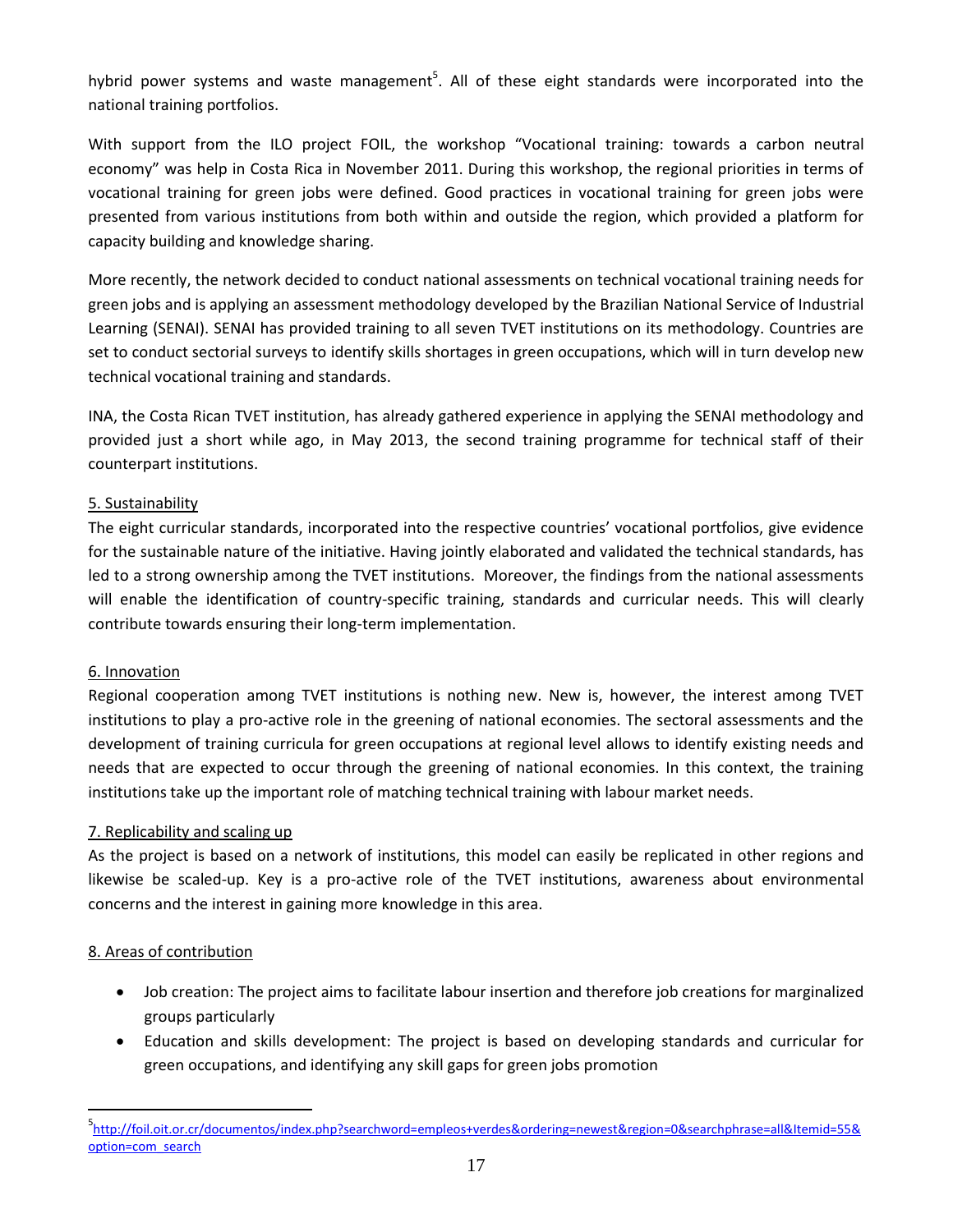- Social inclusion: Together with FOIL, the TVET institutions have also developed a certification system. People who have many years of experience in one occupation but who have never obtained a formal recognition of their professional knowledge and skills, can undertake an exam (oral and/or written) to receive a formal recognition. This technique has the potential to be applied not only for traditional occupations, but also for green occupations.
- Networks: the project is founded on a network of technical vocational education and training institutions in the region
- Environment: By focusing on green jobs, the project promots jobs that reduce consumption of energy and raw materials, limit greenhouse gas emissions, minimize waste and pollution, and protect and restore ecosystems

## 9. Awareness of the initiative

The initiative is known among key partners in the region. In the last year, efforts were undertaken to share this experience on a wider scale. It has been included as a best practice example into the Green Jobs Programme training programme and an article of the main results was published in the last Green Jobs Programme progress report *Green jobs becoming a reality. Progress and outlook 2013.* 

10. Contacts Anita Amorim Head Emerging and Special Partnerships Unit Department of Partnerships and Field Support [amorim@ilo.org](mailto:amorim@ilo.org)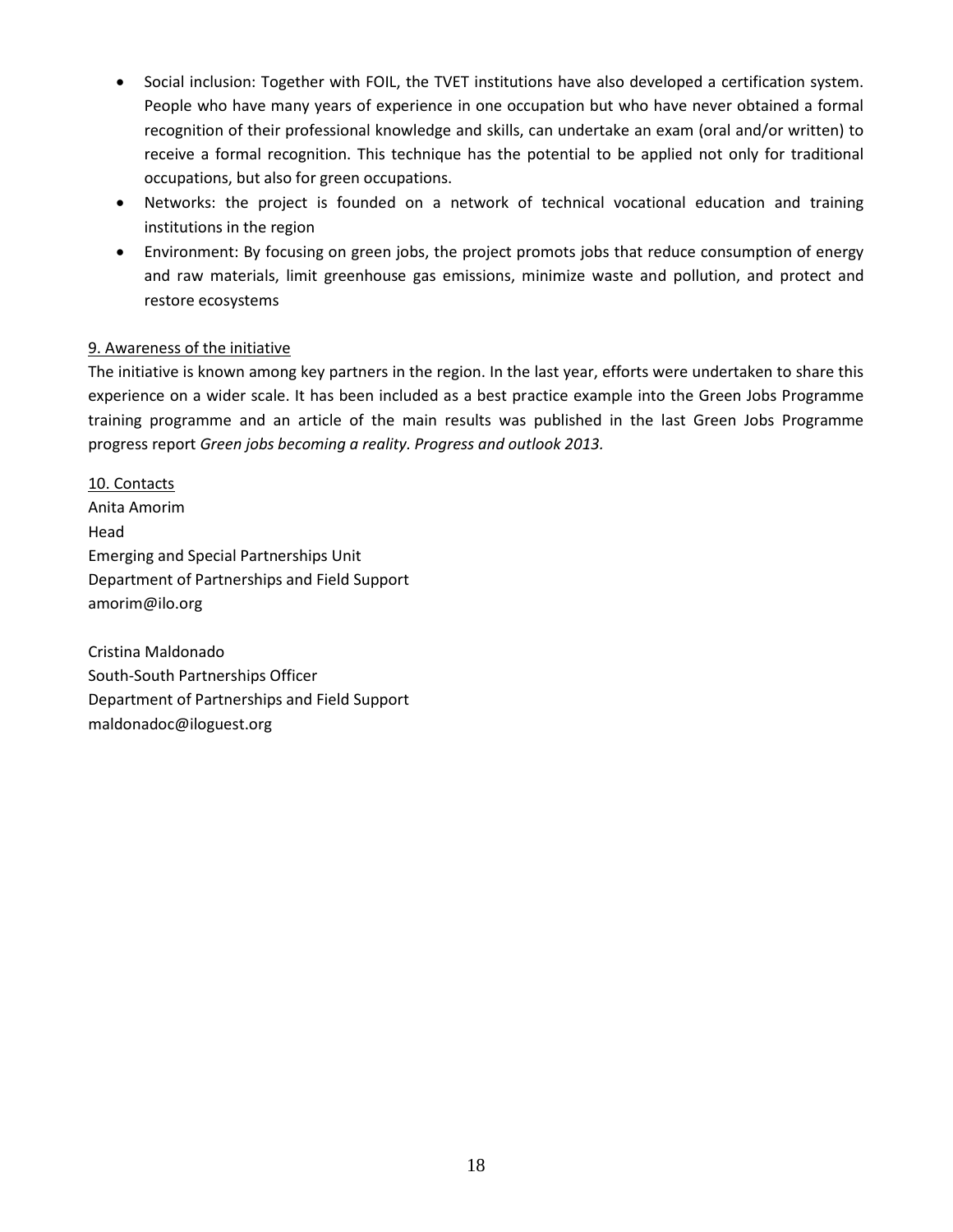# **ANNEX IV) Global South-South Development Expo 2013 - ILO Solution Forum Promoting green entrepreneurship among young women and men**

### **Nomination form:**

 o National Govt. o UN agency **X Private sector** o NGO/Civil society org. **Name of group or organization being nominated**: Cobitech Kenya Limited (owner: Mr. Samson Gichia) **Nominee details:** Address: P O Box 21377 00100 Nairobi City: Nairobi Country: Kenya Postal code: 00100 Business telephone number : +254 (0722) 453 701/ (0722) 807 272/ (020 )2106 777 Mobile telephone number: As above Fax number N/A Emai[l cobitec@gmail.com](mailto:cobitec@gmail.com)

### 1. Description and Title of the South-South Initiative, including background and challenges

The Youth Entrepreneurship Facility (YEF) is a partnership between the Africa Commission, the Youth Employment Network (YEN) and the International Labour Organization (ILO). Implemented from 2010-2014 in Kenya, Uganda, and Tanzania, the partnership is funded by the Government of Denmark.

Six components guide the activities of the partnership:

- I. fostering a culture of entrepreneurship among young people
- II. introducing entrepreneurship education in schools
- III. ensuring access of potential and existing to business development services
- IV. enabling access to finance for young entrepreneurs
- V. strengthening youth-led organizations through a youth challenge fund
- VI. promoting evidence based advocacy to better understand what works in youth entrepreneurship development

In 2010 the Youth Entrepreneurship Facility formed a partnership with the ILO's Green Jobs Programme. This was in response to the identification of green jobs and green entrepreneurship as one of the key priorities during the initial national and local stakeholder consultations.

#### 2. Main partners

### **Kenya**:

- Ministry of Labour
- Federation of Kenyan Employers
- Central Organization of Trade Unions
- Ministry of Youth Culture and Sports
- private sector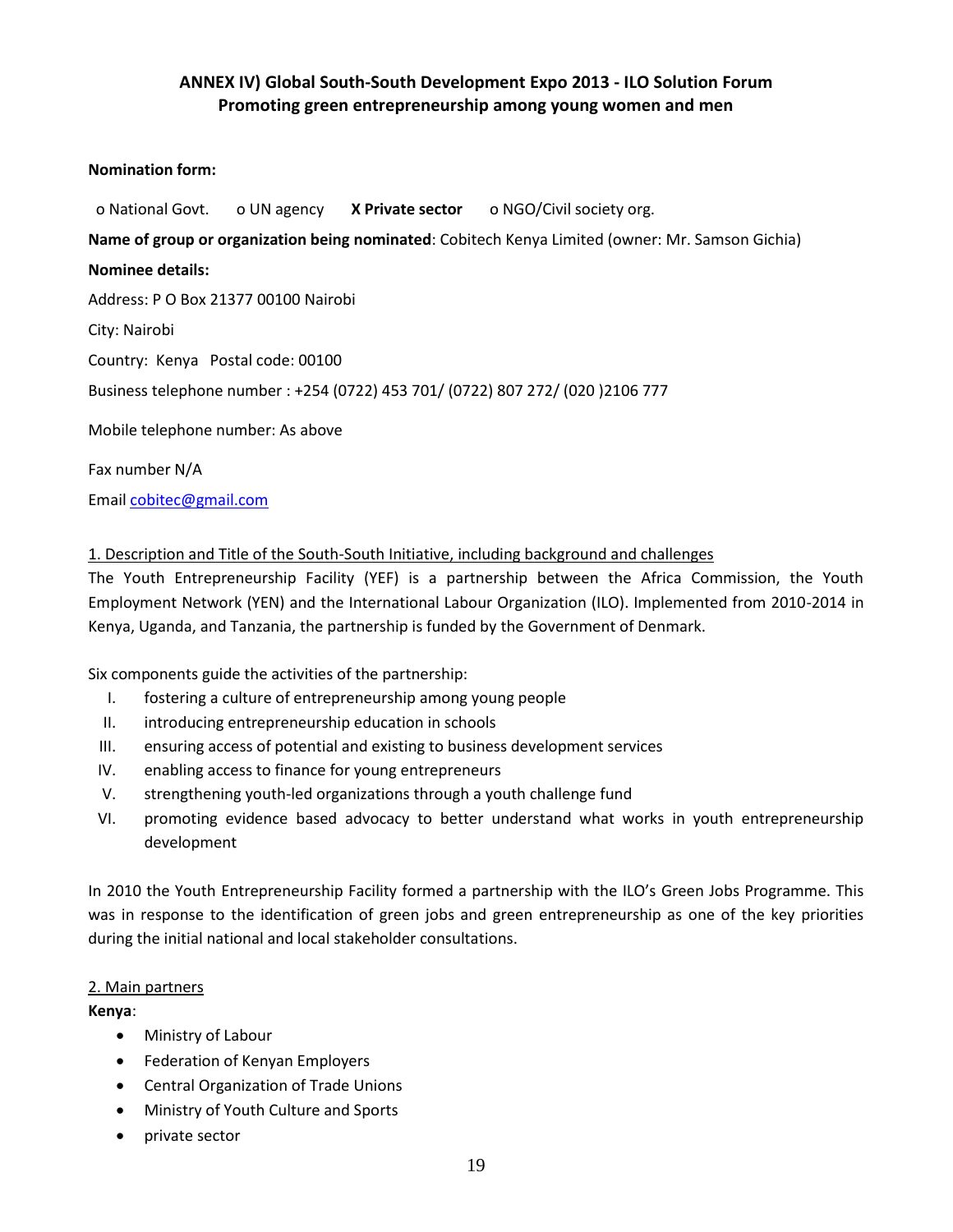civil society organisations

# **Tanzania (mainland)**:

- Ministry of Labour Employment and Youth Development
- Association of Tanzania Employers
- Trade Union Congress of Tanzania
- Private sector
- civil society organisations

## **Uganda**:

- Ministry of Gender, Labour and Social Development
- Federation of Ugandan Employers
- Central Organisation of Free Trade Unions
- National Organisation of Trade Unions
- Association of Micro Finance Institutions of Uganda
- Uganda Small Scale Industries Association
- private sector
- civil society organisations.

## 3. Horizontal dimension of cooperation

Regular knowledge exchange takes place in and among countries and has led to the replication of successful experiences. For example, and as further explained under point 4, Uganda replicated Kenya's green business plan competition model.

But, YEF activities have also led to a direct exchange between partners of the participating countries and project independent knowledge exchange has started to unfold. A green jobs awareness raising workshop was held in Kenya in September 2012. During this workshop, ILO programme staff drawn from East, Southern, Central and West Africa were introduced to the beneficiaries and visited some of the green business start-up supported by YEF. Workshop and field visits allowed ILO staff to then link national partners interested in learning more about green business options with respective contacts in Kenya. As a result green entrepreneurs from Kenya have been invited from partners in Uganda and Tanzania to presentations and training to share their experience and know-how.

Further, some of the most successful green entrepreneurs have also been invited to international meetings to present and share experience. A case in point is the recent held summer academy in Turin (July 2013) where a young entrepreneur shared her business model and received several invitations to different countries in the South to explore collaboration.

## 4. Achievements and impact (from a SSTC perspective):

During the YEF's first phase, 2010-2011, various activities promoted green entrepreneurship. Below highlights two activities which are particularly important due to their south-south cooperation characteristics.

In 2010, ILO-YEF entered into a sponsorship agreement with ENABLIS, a business network supporting youth companies and business creations, to support a business plan competition and introduce a category focusing on green business. The competition creates opportunities for people with a business idea or existing business who find it difficult to secure conventional commercial funding or to access start-up or expansion capital. the Green & Ecological Business category was established to identify businesses that contribute significantly to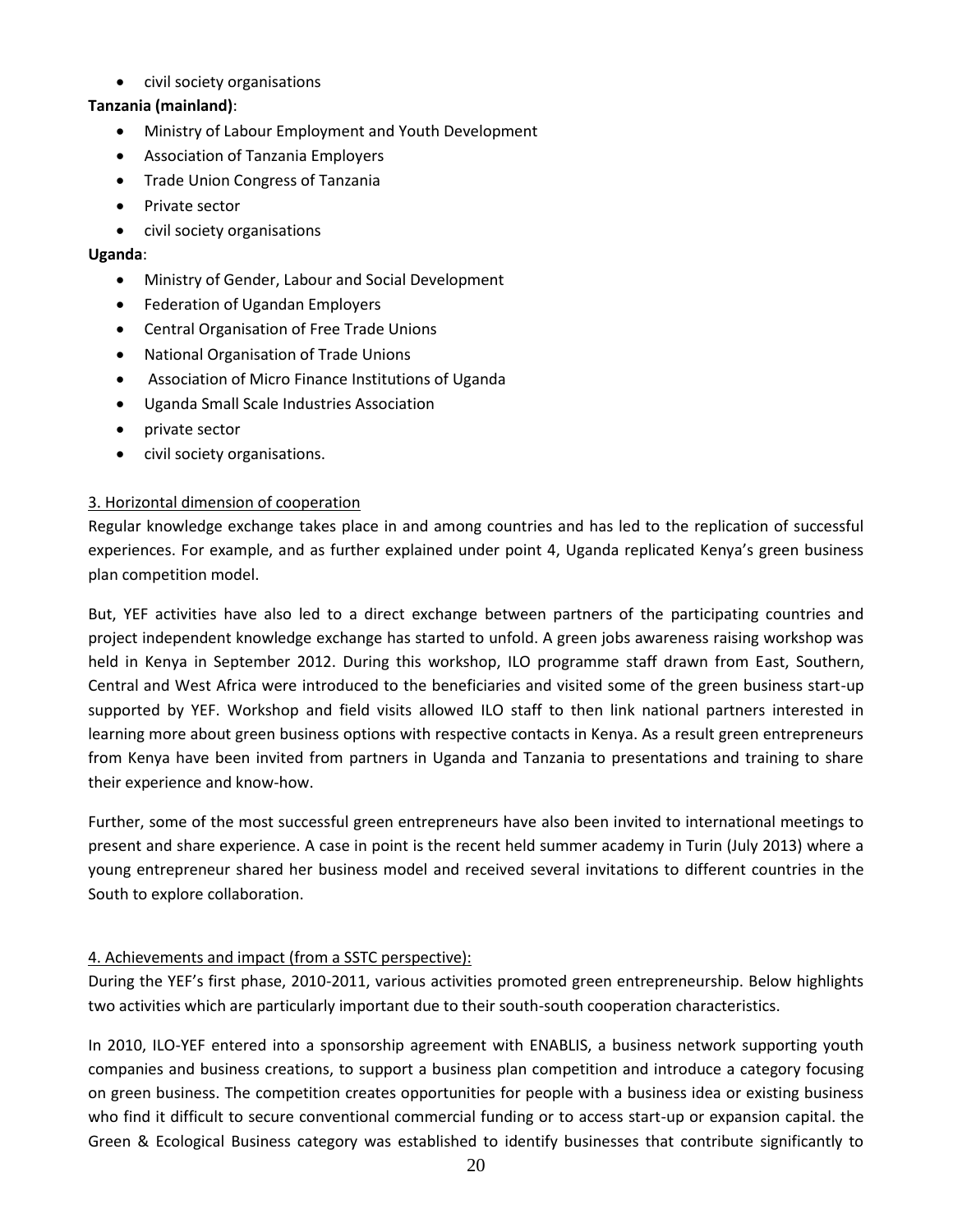environmental sustainability and ecological best practice; businesses that have developed new sustainable technologies that can address Kenyan energy, water and pollution needs and products and services that are designed to save, conserve, or reduce consumption of finite natural resources. During the mobilization phase of the competition, green business awareness raising programmes were rolled out and youth groups, entrepreneurs, and potential entrepreneurs could benefit from training on green business options. At the end of YEF's first phase in 2011, 5,284 entrepreneurs were trained on business plan development, strategies to green existing businesses and opportunities to create new green businesses. Additionally, the top 100 finalists in each year received further support to enter the final competition. Out of the total of 721 business plan entries from the first two, 81 entries (11%) were in the Green & Ecological Business category. The green business plan competition and prizes proved to be a successful motivator to elicit greater interest in green businesses and kick-start green ideas.

Experience exchange among Kenya and Uganda has led to a replication of the green business plan competitions in Uganda. In May 2012, YEF contracted Enterprise Uganda to likewise prepare and conduct a Green Business Plan Training Workshop. Following a call for proposal, 66 candidates were selected to attend the business plan training workshop in September 2012. Out of these, 28 candidates with the most successful business plans developed during the training received further support such as business skills training and mentorship to finalize the initiated business plans and enter the annual competition.

Another major activity implemented by YEF to promote green entrepreneurship is the development of an education programme. Under a partnership with Junior Achievement (JA), a global non-for-profit youth organization, a 15-week long green enterprise course was developed and rolled out for secondary school students. During the course, students learn about theoretical concepts and practical tools on how to develop a green business plan and start and manage their business. The overall objective of the course is to make youth reflect on the input and production processes of businesses and their adverse impacts on the environment. Yearly competition between the student run businesses allows raising motivation and ensuring entertainment. In 2011, the green enterprise course was rolled out to 107 secondary schools reaching 4,680 students and to 12 universities across the country reaching a total of 400 university students. This partnership with JA to promote green entrepreneurship is planned to be replicated and adapted to Uganda, based on the successful implementation in Kenya.

### 5. Sustainability

Certainly, the various capacity building activities in promoting green entrepreneurship ensure the sustainability of the initiative. Training of trainers allows continuing training activities after the end of funding. The partnership approach focuses on creating capacity among national institutions that can then carry out activities without further support from the ILO.

### 6. Innovation

Guiding young people towards new business opportunities is an innovative approach, particularly in countries where youth unemployment rates are high. Green entrepreneurship has a beneficial impact on the social and economic situation of young people and on the protection of the environment. Moreover, it supports the shift of the national economy from unsustainable to more sustainable processes.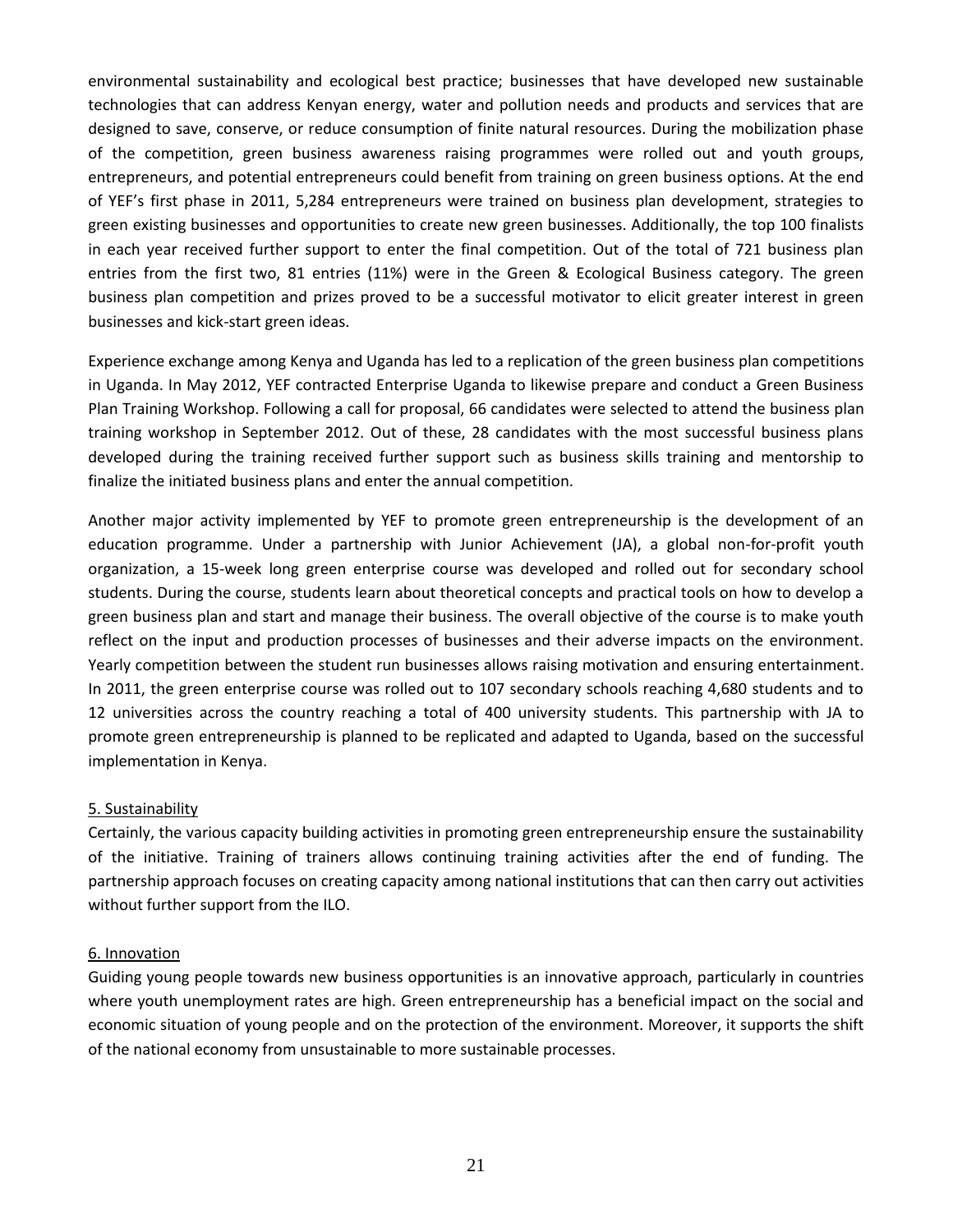## 7. Replicability and scaling up

The green entrepreneurship training modules can be easily replicated in other countries. However, to achieve sustainability it is important to undertake these trainings in cooperation with national institutions.

## 8. Areas of contribution

- Job creation- the initiative tackles youth unemployment by enabling potential youth entrepreneurs to develop business opportunities
- Income-generation- the initiative provides income generation opportunities through entrepreneurship
- Education and skills development- the initiative focuses on education and skill development, notably through the Junior Achievement partnership
- Environment- the initiative promotes green entrepreneurship and green jobs. It therefore contributes to reducing the negative environmental impact of business activities and promotes new green sectors.

## 9. Awareness of the initiative

The initiatives undertaken in the context of YEF have gained quite some visibility thanks to successful experience sharing. A presentation on the experiences in Kenya was for example given during a side event of the Rio+20 conference. But also in other events, organized or co-organized by the ILO, the experiences and lessons learned from this partnership were shared.

10. Contacts Anita Amorim Head Emerging and Special Partnerships Unit Department of Partnerships and Field Support [amorim@ilo.org](mailto:amorim@ilo.org)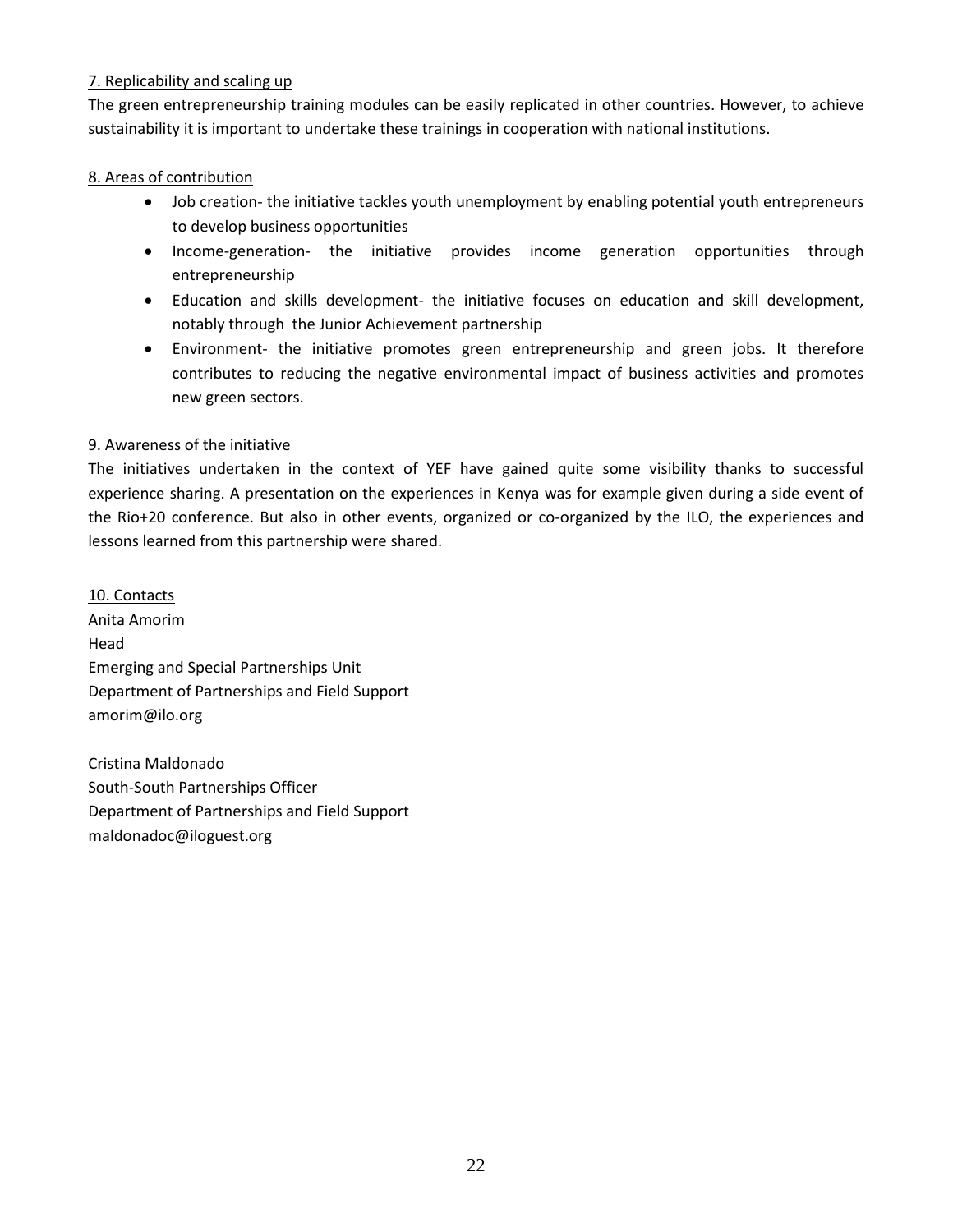#### **ANNEX V) Global South-South Development Expo 2013 - ILO Solution Forum**

#### **Triangular Cooperation for Vocational Training and Skills Development**

#### **Nomination form (choose all that apply)**:

o National Govt. o UN agency o Private sector **X** NGO/Civil society org.

**Name of group or organization being nominated**: Ms Eliana Nicolini, National Industrial Apprenticeship Service/Servicio Nacional de Aprendizaje Industrial – SENAI

#### **Nominee details:**

Address: SBN - Quadra 01 - Bloco C - Ed. Roberto Simonsen - 5º andar City: Brasilia - DF - CEP:70040-903 Country: Brazil Postal code: CEP:70040-903 Business telephone number + (55)(61) 3317- 9010/9001/9000 Email: eliana.nicolini@cni.org.br

#### **Kindly answer the following questions using a maximum of six to seven pages:**

#### **8. Description and Title of the South-South initiative, including background and challenges**:

#### **Triangular Cooperation for Vocational Training and Skills Development**

Peru is a South American country with an uneven geography nationwide (coast, highlands, jungle) which has been facing environmental degradation (natural and man-made) and the depletion of natural resources (mining, deforestation, and frequent natural disasters, like earthquakes, floods pollution, illegal factories and others).

The Peruvian government is committed to improving environmental protection and it controls the process throughout national programs, education and prevention activities. The deterioration of the environment costs about 8,200 million soles (2,500 million U.S. dollars) annually-equivalent to 3.9% of the GDP.

The Ministry of Environment was established in 2008, since then it provides the revised legal framework where the following relevant issues can be highlighted: i)The creation of the national environmental policy and the legal approval of the National Environmental System & Audit Law; ii) the National Water Authority as part of the Ministry of Agriculture and the approval of the Water Law; iii) Legal framework improvement at the Vice Ministry of Mining to enable to improve and standardize regulations and tools for environmental management to control and audit mining and hydrocarbon productive stages; and iv) the creation of the environmental program for relief and compensation at the Vice Ministry of Energy to be implemented by the enterprises in the hydroelectric, natural gas and mining sectors among others. In addition, Peru signed Treaties such as International Agreements on Environmental Law with the American Region and Neighbour Countries.

SENATI is the Peruvian Vocational Training Institute with presence nationwide, training close to 60,000 students in 63 technical careers in the past 3 years that the German dual system (learning by doing) has been applied. To respond to the needs of the Peruvian productive sector, a market study was carried out by SENATI.\* It has clearly identified the needs related to qualified human resources, laboratory services, applied environmental research, and environmental technology consultancy services in order to comply with environmental regulations in line with the Peruvian new legislation, the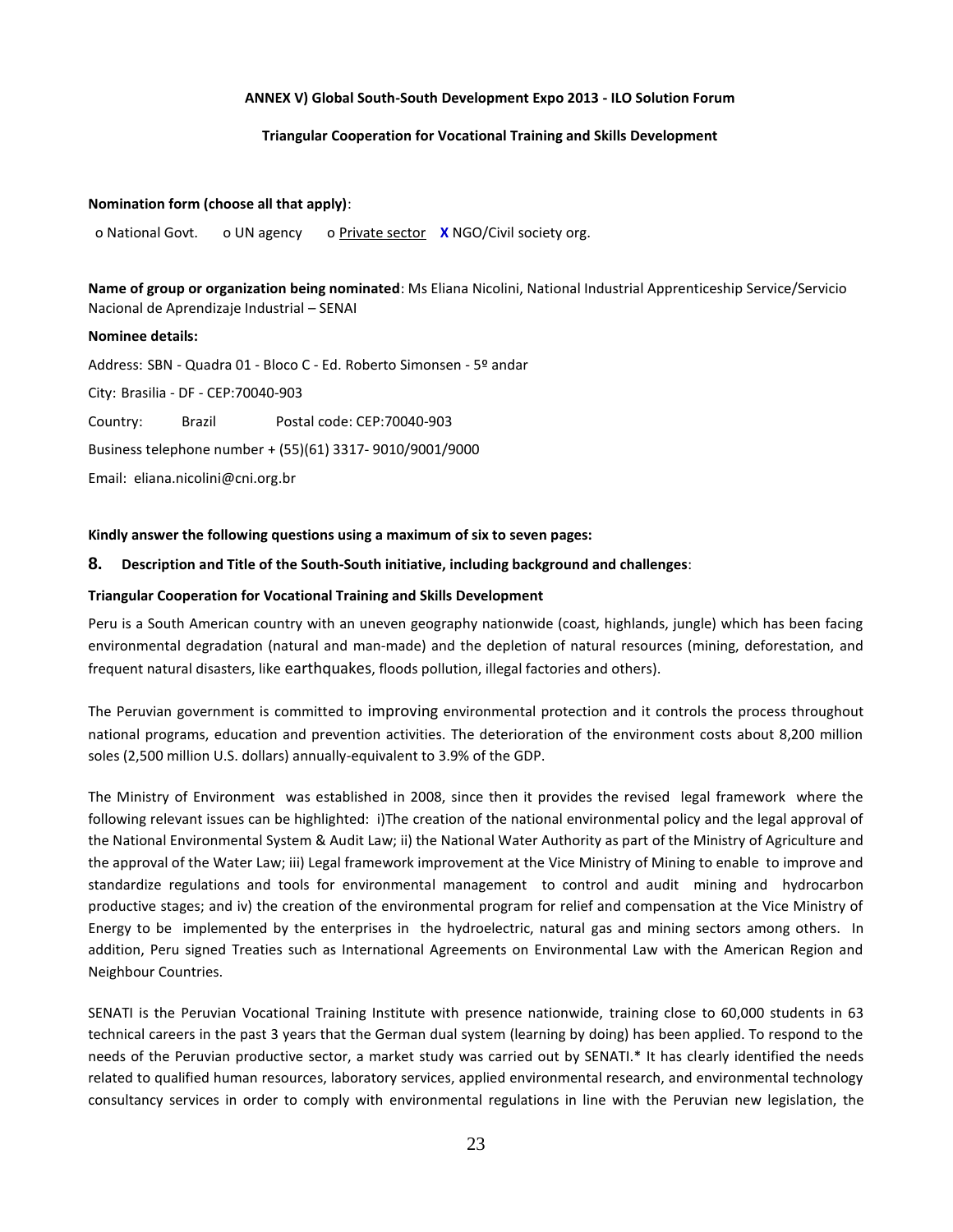international market requirements, and to reduce the economic impact caused by inefficient and inadequate use of natural resources.

The National Service for Industrial Apprenticeship (SENAI) is a Brazilian non-profit organization that provides technical and vocational education and training in industrial areas of expertise while promoting applied research and technology transfer for the benefit of Brazilian industry. SENAI has played a key role in South-South cooperation. Together with the Brazilian Ministry of External Relations, SENAI is responsible for the implementation of 15 technical and vocational training centres in Latin America, Africa and Asia. The institution trains 2.5 million professionals per year, manages a network of 809 mobile and fixed operational units with 55 million students enrolled since its creation.

SENAI, in partnership with SENATI and the German Cooperation Agency (GIZ), entered into a cooperation agreement having as its main result the creation of the Centre for Environmental Technologies (CTA) based in Peru. The Centre seeks to train professionals in areas related to clean production and environmental conservation. It also aims at providing technical capacity building in research and laboratory services in areas such as water and sanitation, clean air and clean development mechanisms, land and recuperation of degraded landscape, solid wastes and clean production and energy efficiency. In addition, it offers continuing education courses on environmental community-based monitoring, environmental monitoring (technical level) and eco-efficiency.

SENATI is responsible for the implementation and management of the CTA with international technical support from SENAI, the Brazilian counterpart and GIZ, the German Counterpart. The Peruvian Agency for International Cooperation together with the Brazilian Agency for International Cooperation are in charge of the political coordination of this project and of GIZ's participation.

The Centre has developed a marketing and communications strategy as well as a monitoring and evaluation framework to measure impact and outcomes. The estimated duration of the project is three years, from December 2010 to June 2014 a total budget of more than US\$5.2 million (SENAI, 2013). Upon completion of the project, the centre will be managed solely by SENATI.

#### **Project Implementation – Key Strategies**

The project implementation is organized in four components of Annual Work Plans:

Component 1: Building & Construction - Organization Structure and Physical Space in the Center for Environmental Technologies (CTA), in charge of SENATI Peru.

Component 2: Professional Programs & Training in Environmental Technologies and Energy Efficiency.

Component 3: Academic Design and Development of Range of Services: Environmental Analytical Monitoring, Laboratory Testing, Environmental Applied Research and Technical Consultancy Services.

Component 4: Plan, Coordination, Monitoring and Evaluation of the Centre for Environmental Technologies (CTA)

#### **2. Main partners**:

The Brazilian Cooperation Agency (ABC) and the Peruvian Agency for International Cooperation (APCI) have worked jointly to support bilateral and triangular cooperation projects in several areas. SENATI and SENAI share similar institutional models, with financial, administrative, and pedagogical autonomy as well as strategic areas of interest, such as the environment and energy.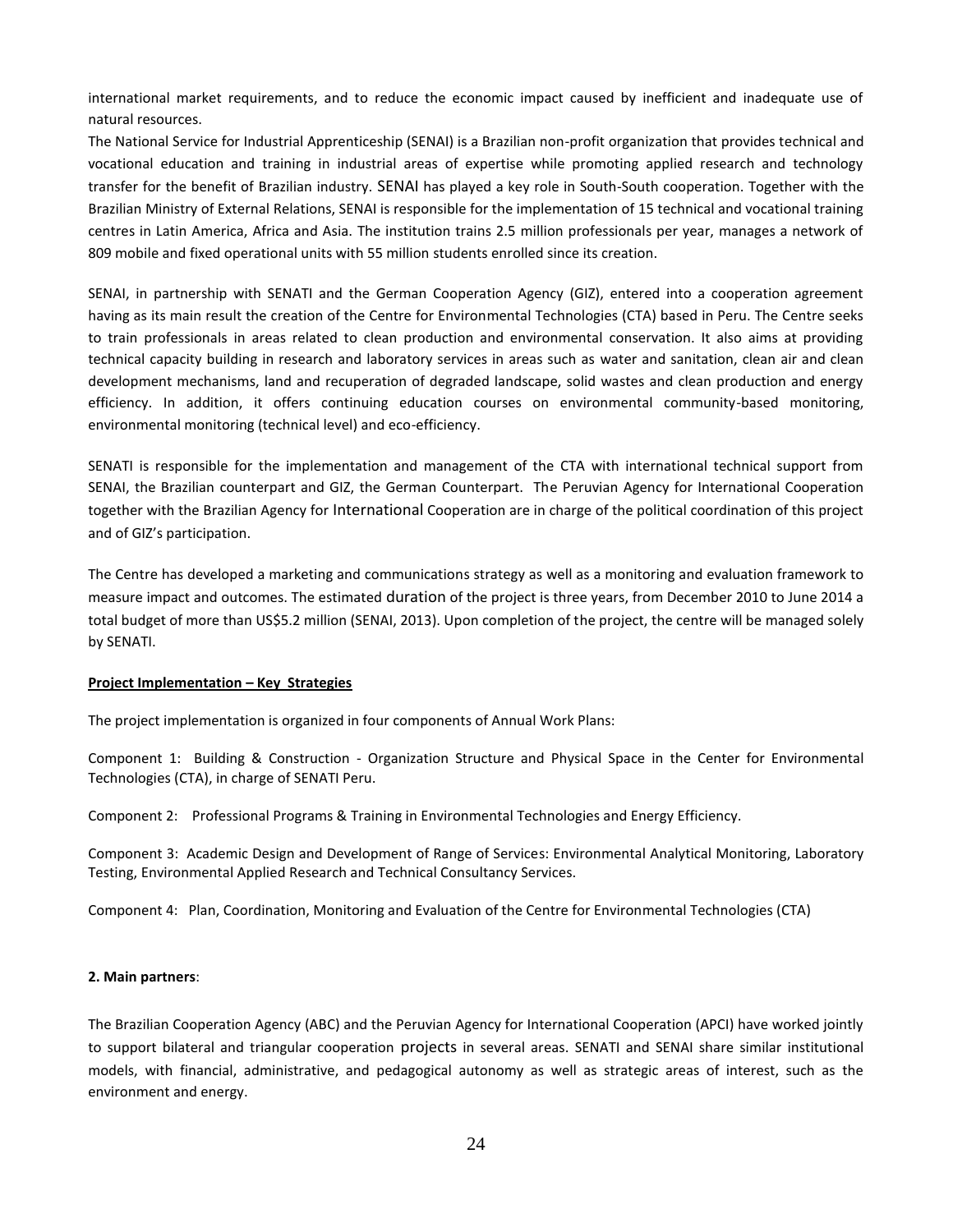SENATI supports the Peruvian productive sector by providing training in technical areas and specific services to enterprises. Accordingly, SENATI is seeking to strengthen its capacity to respond to the enterprises needs regarding national and international environmental requirements. SENATI has extensive experience in providing technical training through 80 professional and vocational training centres (*Centros de Formación Profesional –CFP*) across the country. In this context, SENATI requested technical support from the Brazilian Government in order to create the Centre for Environmental Technologies (CTA) to create quality human resources and services in specific areas such as water, sanitation, air quality, soil, energy efficiency and renewable energy.

Peru´s request is based on the close collaboration between SENAI and SENATI, as well as on the successful experience with SENAI´s experience in providing support to different enterprises to meet and comply with environmental requirements. The SENAI Environmental Department in the city of Bahia was created in 2005 with a team of 63 multidisciplinary professionals integrated by doctorates, masters and specialists in Engineering, Chemistry, Biology, Geologist, Geography, Education and Business Administration with relevant experience in the industrial process and the education field. It has extensive experience in supporting industries to achieve environmental safeguards, designing capacity-building methodologies, and providing advisory and laboratory services. The SENAI Environmental Department provides environmental consultancy to 16 Brazilian States. In addition to the services provided to enterprises, the Department has a close collaboration with environmental organizations in monitoring hydrographical basins and beaches in the State of Bahia and undertakes emergency environmental interventions in rivers and other areas.

Germany has been active in providing technical cooperation and financial contributions in both, Peru and Brazil. In addition, SENATI and SENAI's pedagogical approached have been inspired by the German "dual" system of vocational training, which is a combined program of practical training in a company with theory taught at a school. Considering the German experience in energy efficiency and environmental technologies applied to cleaned development of productive services, the Brazilian Cooperation Agency (ABC) invited GIZ to engage in a triangular cooperation agreement establishing the Centre of Environmental Technologies (CTA) in 2011 in Peru. The project is led by SENATI and it is implemented by the three parties. SENAI transfers technology, trains the technical team, and shares its experiences on the application of environmental technologies in Brazil. GIZ offers technical advice on cutting-edge technologies, environmental policy guidance, technical advisory services and budgetary contribution. The ABC coordinates the triangular partnership with its Peruvian counterpart, the Peruvian Agency for International Cooperation (APCI). The ABC also supports the budget execution.

#### **3. Horizontal dimension of cooperation:**

The mechanism applied to develop the triangular cooperation project is the following:

- SENATI- responsible for implementing and managing the Centre for Environmental Technologies (CTA) providing as a local counterpart, the physical infrastructure, technical staff and logistics, among other elements requested for the execution of foreseen activities.
- The Brazilian Cooperation Agency (ABC), through SENAI will contribute to transferring technology and successful practices in environmental technologies in Brazil. SENAI will be responsible for providing specialized technical support to the organization and management of the Centre for Environmental Technologies (CTA) as well as graduate studies for the technical team at Centre for Environmental Technologies (CTA). In addition, the Environmental Department of SENAI will be responsible for providing training and water –sanitation cleaner production services in solid wastes, and to support the academic program for technical careers in environmental technologies, laboratory services and specialized environmental consultancy services among the productive sector areas.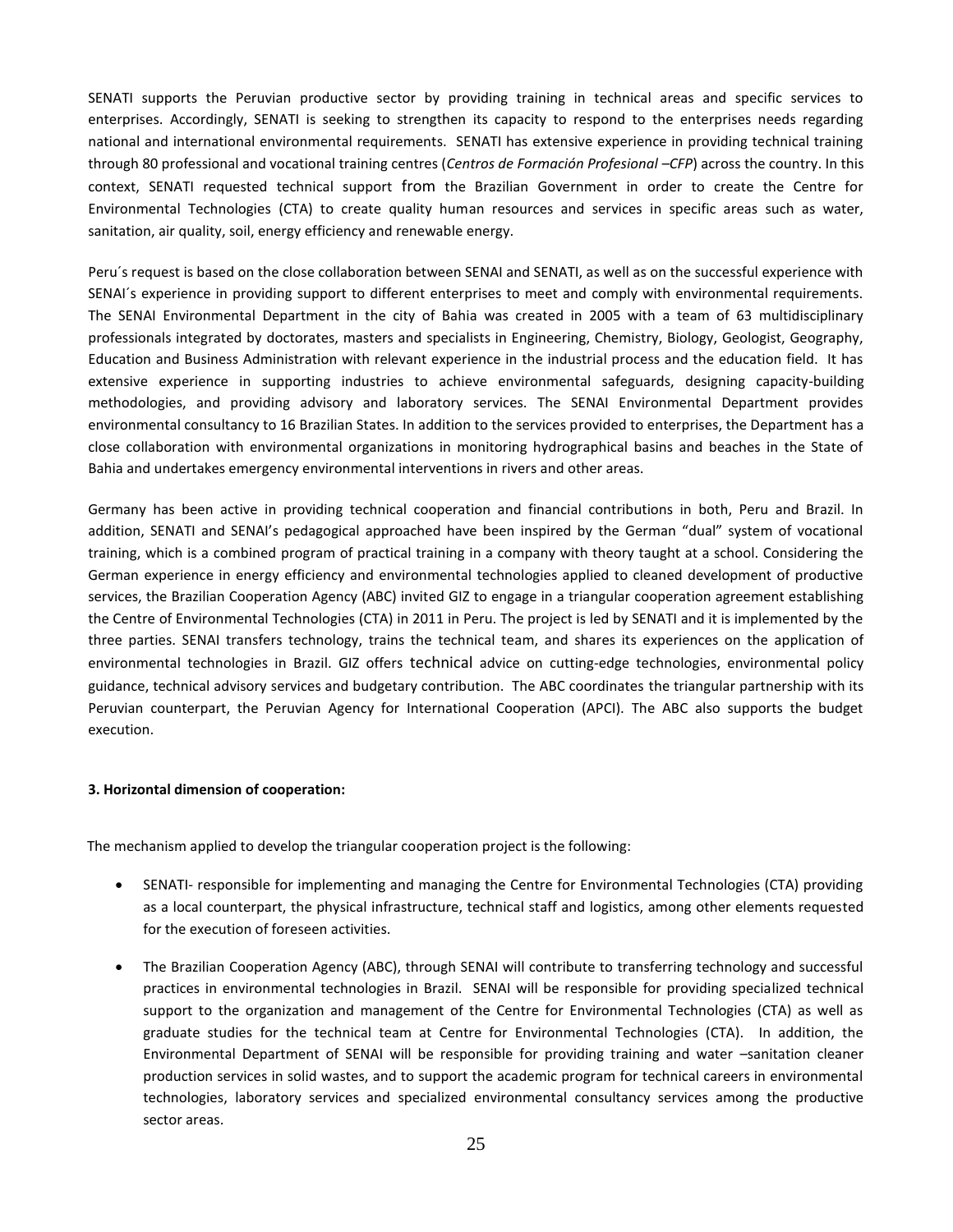GIZ will be responsible for the integration of the Centre for Environmental Technologies in the international network for environmental technology, in order to develop air and cleaning development mechanisms, recovery of soil and degraded areas as well as energy efficiency. The objective of this support is that the Centre for Environmental Technologies (CTA) is prepared to offer courses, specialization studies and technical consultancy services to the productive sectors. In addition, GIZ will contribute with its experience to develop a monitoring and evaluation model jointly with ABC, SENAI and SENATI for the CTA.

For the coordination and execution of planned activities in this tripartite framework project, there is a proposal of a Joint Coordination Committee and an Execution Technical Unit with the following responsibilities.

#### Joint Coordination Committee

The Joint Coordination Committee (JCC) is composed by management representatives from the Centre for Environmental Technologies (CTA)-SENATI, SENAI and GTZ with the following functions and responsibilities:

- **•** Strategic Orientation Project
- Annual Operative Plans prepared by the Execution Technical Unit
- Revision of periodical information of project progress
- Terms of Reference Approval and Strategic Monitoring System and Evaluation
- Revision of results from Annual Evaluations and at the end of the Project
- Institutional support for International Missions.

The Joint Coordination Committee will meet annually in order to approve Annual Operative Plans and to monitor Annual Evaluations. It will be responsibility of each counterpart to define periodical journeys to monitor the project based on needs identified.

#### Execution Technical Unit

The Execution Technical Unit is composed of technical representatives from the Centre for Environmental Technologies (CTA)-SENATI, SENAI and GTZ with the following functions and responsibilities:

- Diagnosis and Project Planning
- Annual Operative Plans
- Implementation and adjustment of authorized activities from Operative Plans
- Monitoring Activities, Products and Services : expected outcomes and project impacts
- Periodical information, project reports and other instruments to the Coordination Committee
- Organization of Project Evaluation Processes ( Internal and /or external as defined in the strategy for System M+E)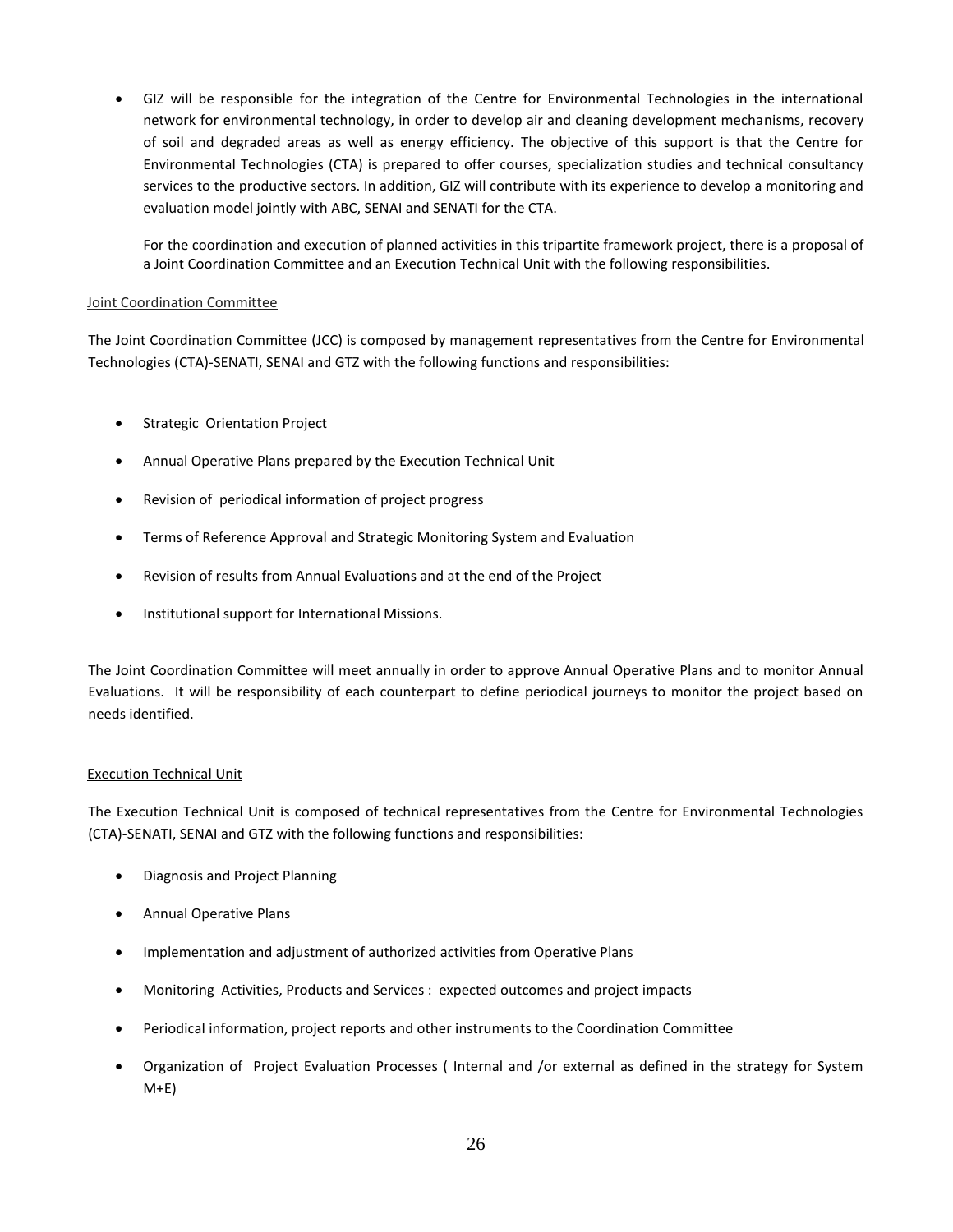Each counterpart (Brazil, Germany and Peru) is responsible for finance and contributions.

The following chart shows the inter-institutional relations from involved agents.



#### **4. Achievements and impact (from a SSTC perspective)**:

The positive institutional relationship between SENATI, SENAI, and GIZ played a key role in the implementation of the triangular cooperation agreement and establishment of the CTA. Each entity contributed with fundamental experiences that facilitated the successful implementation of the project. The CTA developed A marketing and communications strategy as well as a monitoring and evaluation framework to measure impact and outcomes.

The estimated beneficiaries of the project for the first 3,5 years are 265 young students from low income households who will have the opportunity to receive a technical instruction related to skills with high labour demand and a variety of action areas in the field of environmental and energy technologies. The program allows young studies to have an Environmental Technician diploma consisting of theory and practice having the chance to start an internship from the second year at any of the industries with which SENATI has mutual cooperation agreements.

In addition, training is also offered to enterprise staff among different productive sectors who, in order to strengthen technical competences for the management and performance of the firm. SENATI will also offer specific training for people already in the industry consisting in short programs of training. It has been estimated that for the first 3,5 years of the project, 500 members of the staff of different enterprises will be attending this program and about 2000 professionals will receive conferences and workshops.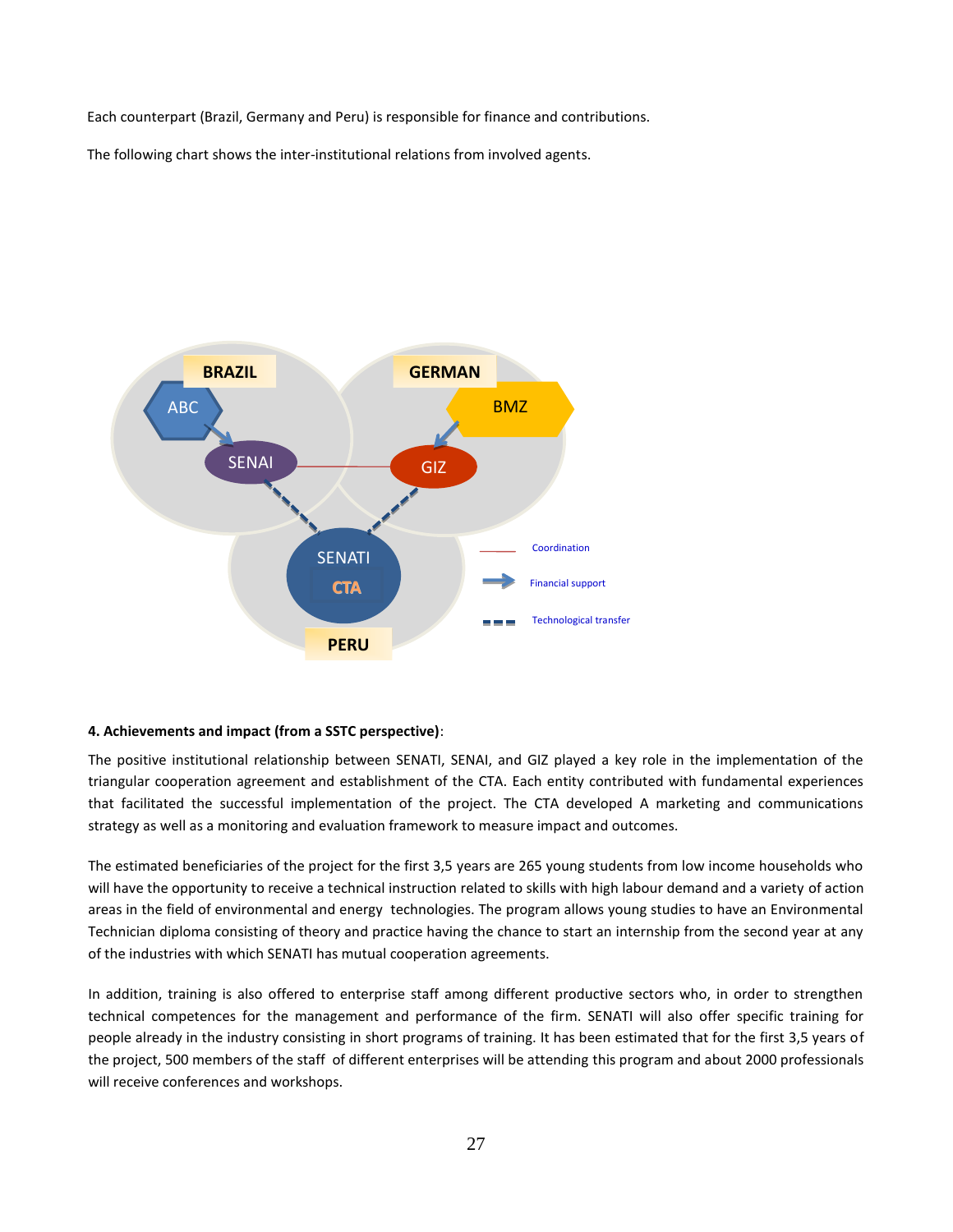Moreover, it is foreseen that through technical consultancy, environmental applied research and laboratory testing this project will contribute to develop cleaner production and environmental practices for a better environmental performance and productivity among the enterprises. Finally, services will be expanded to other public sectors to promote regulations and technical strategies that will eventually lead to improve /elevate environmental protection.

#### **5. Sustainability**:

This initiative is grounded in a solid partnership in strategic areas of interest for all partners and with benefits for the industrial sector. Accordingly, the CTA could become a centre of excellence in the field of environment and a knowledge hub in the region. In addition, given the different partnerships already existing between SENAI and SENATI with other training institutions in the region, the experience can serve as inspiration for other countries.

The Environmental Technologies Programme is the unique as a professional program in Peru. It was created and implemented in the framework of the triangular partnership between SENAI, SENATI and GIZ and led by a solid and prestigious institution as SENTI which guarantees its sustainability. It is foreseen to replicate across the country. The Programme is oriented to generate competences and capabilities for sustainable development in Peru in order to preserve and regulate the environmental activities in the production activities, mitigating any further effect in the degradation of air, soil, water and environment. The Centre for Environmental Technologies (CTA) will contribute and provide tools for a better environmental management and sustainable development.

#### **6. Innovation:**

There are several characteristics of this project that makes it innovative:

- The triangular arrangement allowed applying technological transfer strategies from Brazil and Germany which is benefiting SENATI. It will allow the institution to have a broader experience to contribute to Peru's environmental development.
- The project developed a unique professional program with great future perspective and labour demand applying the dual learning methodology (80% practical sessions) which increases the access of low income young men and women in the labour market improving their quality of life.
- The establishment of the Centre for Environmental Technologies (CTA) promotes the permanent research and technology innovation, which could be beneficial for the region.

**7. Replicability and scaling up**: Indicate whether this initiative is replicable and/or adaptable and whether the solutions from the project can be scaled up. If scaling up is possible, describe how it can be achieved.

The triangular cooperation for vocational training and skills development is grounded in a solid partnership. The model applied in this triangular arrangement could be easily replicated as it is grounded on a solid partnership between partners which has also been observed with similar institutions in the region and in other regions. For example SENAI has also been involved in other South-South cooperation initiatives, and has been actively promoting the transfer of knowledge together with the ABC. In addition, given the different partnerships already existing between SENAI and SENATI with other training institutions in the region, the experience can serve as inspiration for other countries. The CTA could become a centre of excellence in the field of environment and a knowledge hub in the region.

Moreover, in Peru, the programmes created under the framework of this tripartite cooperation are being replicated across the country through the SENATI network. SENATI has 80 operative units at national level and strategic alliances with 2500 manufacturing enterprises where the students can apply for the "dual" learning program. In addition, young men and women from low income will have access to professional and technological education in the field of environment improving their quality of life and having a decent income to be inserted in the national economy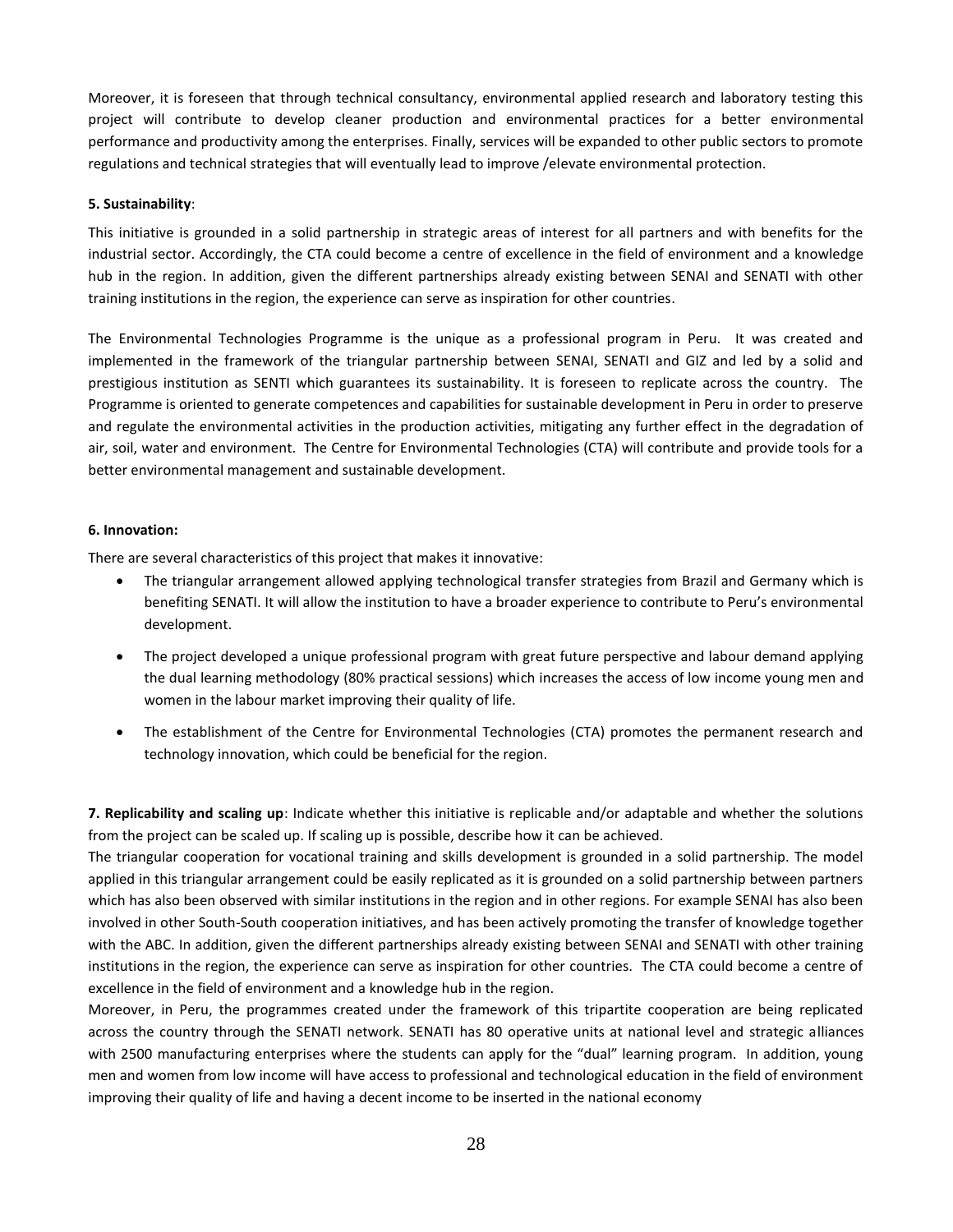**8. Areas of contribution:** Explain the ways in which the initiative has made a significant contribution to any of the following areas or sectors, where applicable:

- a) Job creation: The Project contributes to increasing access to employment to young people from lowincome households. SENATI's technical and vocational programmes have proven successful as the employment rate of SENATI's students is 90% after completion of studies.
- b) Income-generation: The skills created by this project have high demand in the labour market. In addition, the project is targeted to young people from low-income households in order to allow them to increase their income.
- c) Education and skills development: the triangular partnership has strengthen skills development and vocational training in the field of environment by providing education in short-term technical careers related to current skills demand of the labour market.
- d) Social inclusion: How are the solutions geared towards uplifting disadvantaged groups, women, youth and poor communities? How has the initiative had an impact on small and medium-sized enterprises and community group projects?
- e) Networks: The initiative was grounded on a solid partnership between two training institutions of the South, namely, SENATI and SENAI which are also linked with other institutions in the region. In addition, it has allowed strengthening the links between the Peruvian private sector, SENATI, the Ministry of Environment with the support of the Brazilian institutions, SENAI (and its network of researchers) and ABC, and the German Cooperation Agency, GIZ.
- f) Environment: The project contributes to sustainable development, social inclusion and technological transfer for improving the environmental practices, tools and productivity among enterprises. In addition, the project contributes to improve the compliance with regulations and techniques for environmental protection in all productive sectors by promoting a clean production and better alternatives to manipulate and manage natural resources in the industry and their human resources.

**9. Awareness of the initiative:** Indicate how information on the initiative and its results has been disseminated (media, publications, lectures, web sites, etc.). Where possible, send copies of the actual articles as an annex.

The project plan and progress has been disseminated through the media with success, monthly articles in SENATI´s Journal and other journals have been issued, and brochures and websites have been developed

Also, a monthly conference was given to professionals in general with a participation of 1500 participants. The Ministry of Environment are eager to be involved in the implementation of the CTA and to work jointly with SENATI to help them in different initiatives. Finally, interviews in radio and T.V. were provided.

**10. Other information**: Please include any other information that is relevant regarding the potential of the initiative to advance human development in the context of South-South cooperation.

The transfer of technology for good practices and experiences has achieved in the short term the development of techniques, strategies and tools in other contexts. Efficient teamwork and close inter-institutional collaboration has proven to be efficient in terms of efforts and time to see results that contribute to the development of the country-

**Contacts:**  Anita Amorim Head Emerging and Special Partnerships Unit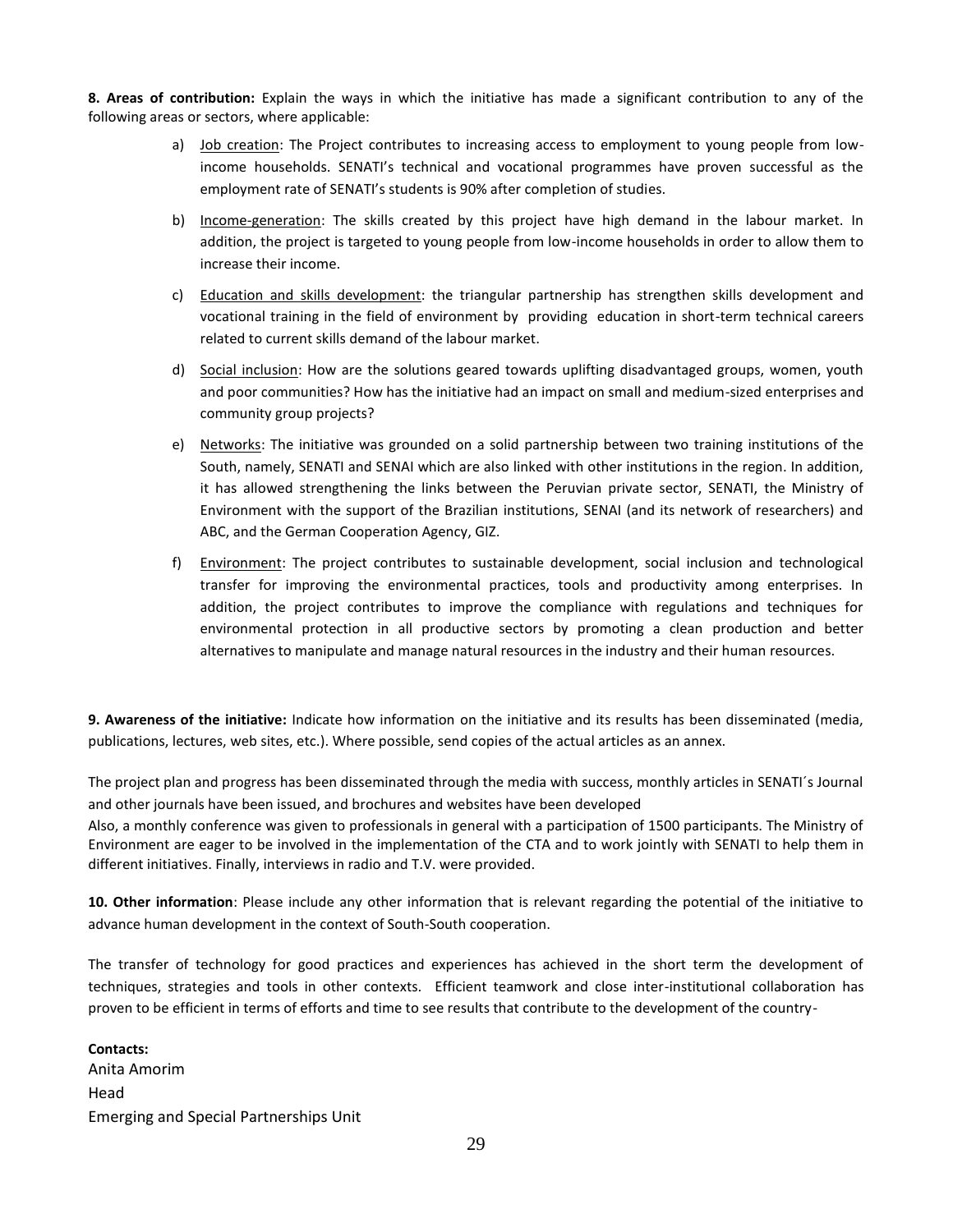Department of Partnerships and Field Support [amorim@ilo.org](mailto:amorim@ilo.org)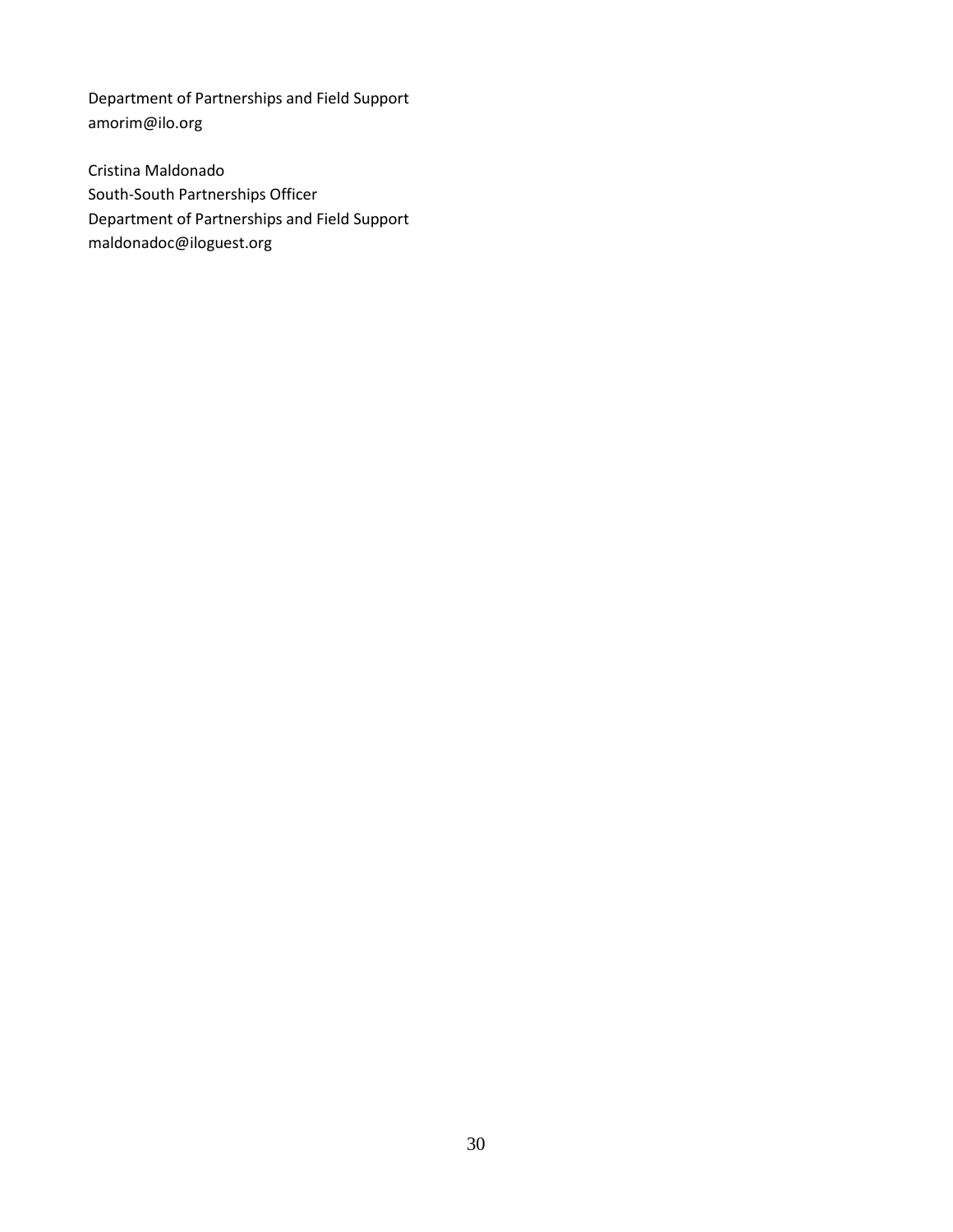## **ANNEX VI) Global South-South Development Expo 2013 - ILO Solution Forum**

# **South-South and Triangular Cooperation and the Promotion of Sustainable Development through Social and Solidarity Economy**

**Name of group or organization being nominated**: o National Govt. o UN agency o Private sector o NGO/Civil society org. **Nominee details:** Youssef Alaoui Solaimani Address: 24, rue Sijilmassa Belvédère, 20300 Casablanca – Morocco City: Casablanca – Morocco Country: Morocco Business telephone number: +212 6 53 20 88 14 Email[: youssefalaouis@hotmail.com](mailto:youssefalaouis@hotmail.com)

#### 1. Description and Title of the South-South Initiative, including background and challenges

Managing your Agricultural Cooperative -My.COOP-is a training package published in 2011. It covers managerial challenges faced by many agricultural cooperatives. face. It is based on the idea that strong cooperatives are necessary for a more equitable distribution of income, democracy, and economic and social development. My.COOP is a partnership initiative that draws on the success of the ILO's Materials and Techniques for Cooperative Management (MATCOM) Programme (1978-early 1990s) that developed over 40 training tools. The My.COOP training package includes a trainer's manual, four modules, and a mobile learning toolkit. In addition, It uses a five-pronged delivery strategy:

- Training of trainers and training of managers delivered by the ITC-ILO
- A network of partners and trainers
- Face-to-face, self-learning and distance learning
- Use of a My.COOP community platform where a series of services and tools can be found such as a distance-learning programme for training of trainers, My.COOP training material translated and adapted, and information on partners
- A package containing the manuals and modules in booklets

### 2. Main partners

The My.COOP partnership was initiated by the ILO Cooperative Facility for Africa and the ILO's Cooperative Branch (COOP). The partnership and other support organizations include: Agriterra, the Cooperative College of Kenya, FAO, ITC-ILO, the Kenya National Federation of Agricultural Producers, the Moshi University College of Cooperative and Business Studies, the Nigerian Cooperative Development Centre, the Royal Tropical Institute, the Uganda Cooperative Alliance and the Wageningen University and Research Centre. The initiative was showcased during the 2013 session of the Academy for Social and Solidarity Economy.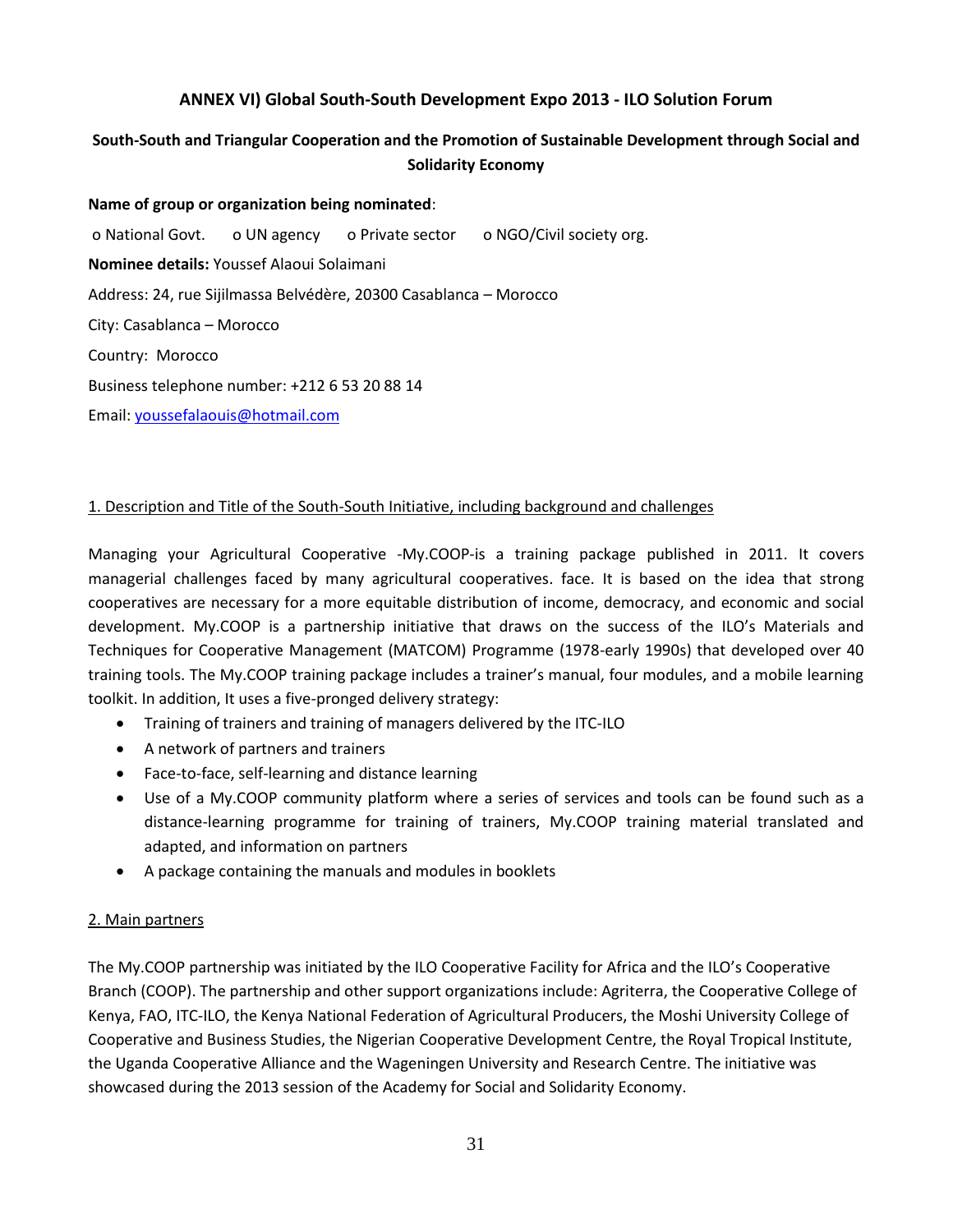## 3. Horizontal dimension of cooperation

My.COOP was developed by various organizations from countries of the North and South such as Kenya, the Netherlands, Nigeria, Tanzania, Uganda and the United Kingdom. It has been shared as a good practice between Bolivia, Nigeria and Peru. Moreover, it was show-cased in the Academy for Social and Solidarity Economy during a South-South session in April 2013.

## 4. Achievements and impact (from a SSTC perspective):

Training activities are meant to strengthen the management of agricultural cooperatives so they can offer highquality, efficient and effective services to their members. Moreover, they provide guidance to ensure member satisfaction, facilitate business opportunities and address social considerations. Direct beneficiaries of the training package include trainers of cooperatives, managers of agricultural cooperatives, and members involved in managerial tasks. Employees and members of the agricultural cooperative and the local community indirectly benefit from the programme due to organizational changes.

## 5. Sustainability and replicability

Pilot training activities and country adaptations are taking place in Bolivia, Nigeria and Peru. The My.COOP network of partners would allow the training package to be extended to other countries. Although the existing training materials are currently available in English, they will soon be translated into Spanish to reach a wider audience. The My.COOP training package is adaptable to local situations and contexts. For instance, modules and topics can be used independently from each other and in any given order to address specific needs. They are illustrated by practical cases from various parts of the world which contain explanatory boxes on definitions and concepts.

There are other initiatives that promote the transition to a greener economy in the framework of Social and Solidarity Economy. For example, the "green city" initiative in Morocco located 70 km north of Marrakech that includes standards for responsible water management, rainwater storage, recycling and a dual circuit (gray water -drinking water). This project also involves the use of wind, solar and biomass power.

Most of the environmental challenges are concentrated in urban areas. Innovative responses to face these challenges can be replicated and adapted to different context thorough different mechanisms such as city-tocity cooperation. The experience of cities and local communities in the transition to a green economy while promoting decent work for all has been strongly recognized. In this regard, the ILO has been engaged in initiatives promoting cooperation between cities from the Global South.<sup>6</sup>

### 6. Innovation

 $\overline{a}$ 

The main innovation is that the training package is very flexible because of the delivery strategy mentioned above. It leaves space for self-learning and offers self-assignment opportunities. Similarly, face-to-face and distance learning (My.COOP resource platform) contribute to the success of the programme and target cooperatives worldwide

<sup>&</sup>lt;sup>6</sup> [City-to-City and South-South and Triangular Cooperation](http://www.ilo.org/wcmsp5/groups/public/---dgreports/---exrel/documents/publication/wcms_222208.pdf)